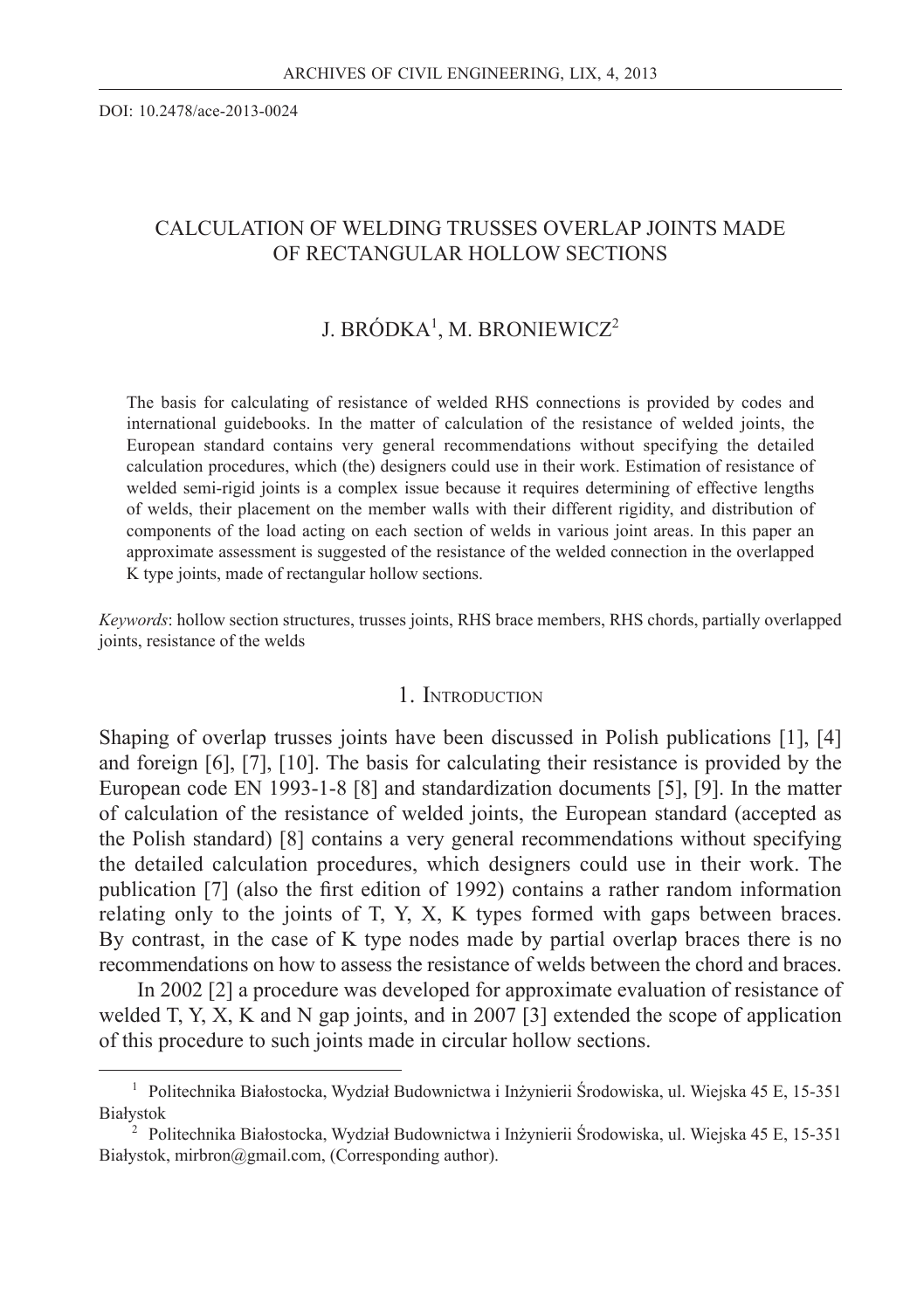The PKN, followed by the European Committee for Standardization (CEN), introduced the EN 1993-1-8 [8] with several minor amendments to remove the errors that occurred to the authors of this standardization document, and a significant change relating to the assessing of the resistance of the connection in the plane of splice between the braces and the chord in the overlapped K joints. This change, however, still remains formal, because it was forgotten to introduce the calculation procedure.

Fairly simple procedure (although still incomplete) was proposed in the document of Committee XV of International Institute of Welding (IIW) in 2009 [9], presented in detail in [7], [10] and repeated in the draft ISO standard [5].

Here on the bases of cited documents and publications, an approximate assessment is proposed of the resistance of the welded connection in the overlapped K type joints made of rectangular hollow sections (square), thereby extending the use of the method of calculation presented earlier in [2].

This change in EN 1993-1-8 [8] is following: "The connection of the brace with the surface of the chord is checked on the shear forces in cases where the overlap exceeds  $\lambda_{ov,lim}$  = 60%, and covered splice area of the brace is not welded, or when overlap exceeds  $\lambda_{ov\,lim}$  = 80%, and the covered splice area of the brace is welded, or when the braces are made of rectangular hollow sections with dimensions of  $h_i < b_i$  and/or  $h_j < b_j$ . The meaning of the symbols will be further specified.

In order to not unduly expand this article, it is referred to methods of assessing the resistance of such joints presented in [1] and [4], and provide only the information necessary to explain the procedure in the calculation of fillet welds. According to EN 1993-1-8 [8]:

a) The overlap ratio is determined as:

$$
\lambda_{ov} = \left(\frac{q}{p}\right) \cdot 100\%, \text{ in } \%
$$

where:

- *q –* length of projected contact area between overlapping brace and chord without presence of the overlapped brace,
- *p* length of overlap of braces on the chord face.

These dimensions are illustrated in Figure 1a, which implies that  $p = h_i / \sin\theta_i$  and the value of *q* should be assessed from the drawing depending on the size of mutual overlap of braces (generally also column and brace) (*hi* – height of the cross-section of the member "*i*",  $\theta_i$  – angle of the member "*i*").

- b) If the value of negative eccentricity  $e > -0.5 h_0$ , the moment resulting from the eccentricity may be omitted in the calculation of the connection resistance (see Figure 1)  $(h_0$  – the height of the chord section in the plane of lattice girder).
- c) Where the overlapping brace members have different thicknesses and/or different strength grades, the member with the lowest  $t_i \cdot f_{vi}$  value should overlap the other member.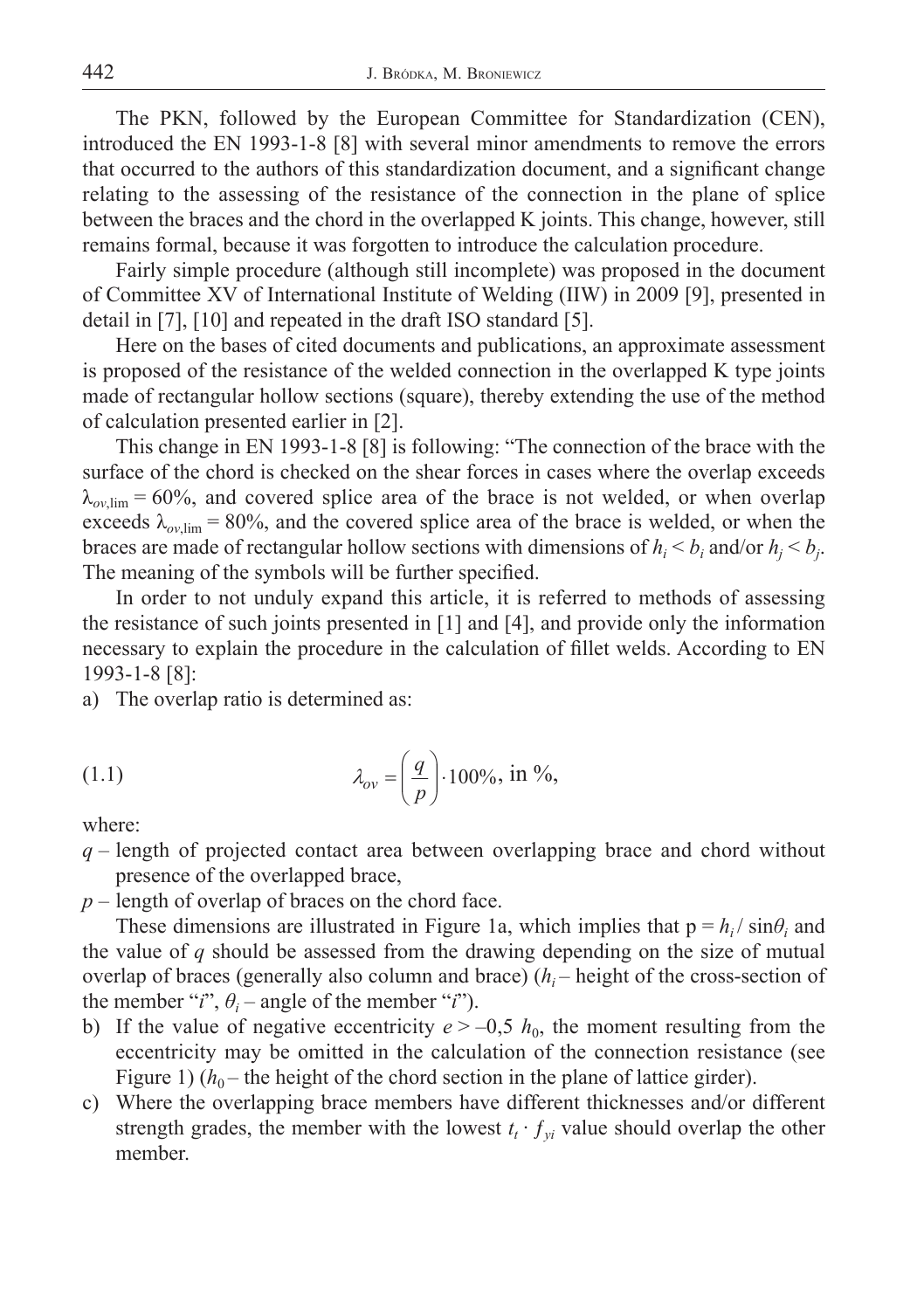- d) Where the overlapping brace members are of different widths, the narrower member should overlap the wider one.
- e) In overlap type joints, the overlap should be large enough to ensure that the interconnection of the brace members is sufficient for adequate shear transfer from one brace to the other. In any case the overlap should be at least 25%.
- f) The angles  $\theta_i$  between the chords and the brace members, and between adjacent brace members, should satisfy:  $\theta_i \geq 30^\circ$ .
- g) The ends of members that meet at a joint should be prepared in such a way that their cross-sectional shape is not modified.

The proposed further procedure for calculating the resistance of the fillet weld may be used at fulfilling the previously mentioned indications.



Fig. 1. Dimenstions of joints.

# 2. WELD THICKNESS ACCORDING TO EN 1993-1-8

As indicated by the EN 1993-1-8, [8] welds connecting braces with the chord, must be designed to have sufficient resistance for uneven distributions of stress caused by semirigid joints, and sufficient ability to deformation, allowing redistribution of bending moments.

In welded joints, the connection should normally be formed around the entire perimeter of the hollow section by means of a butt weld, a fillet weld, or combinations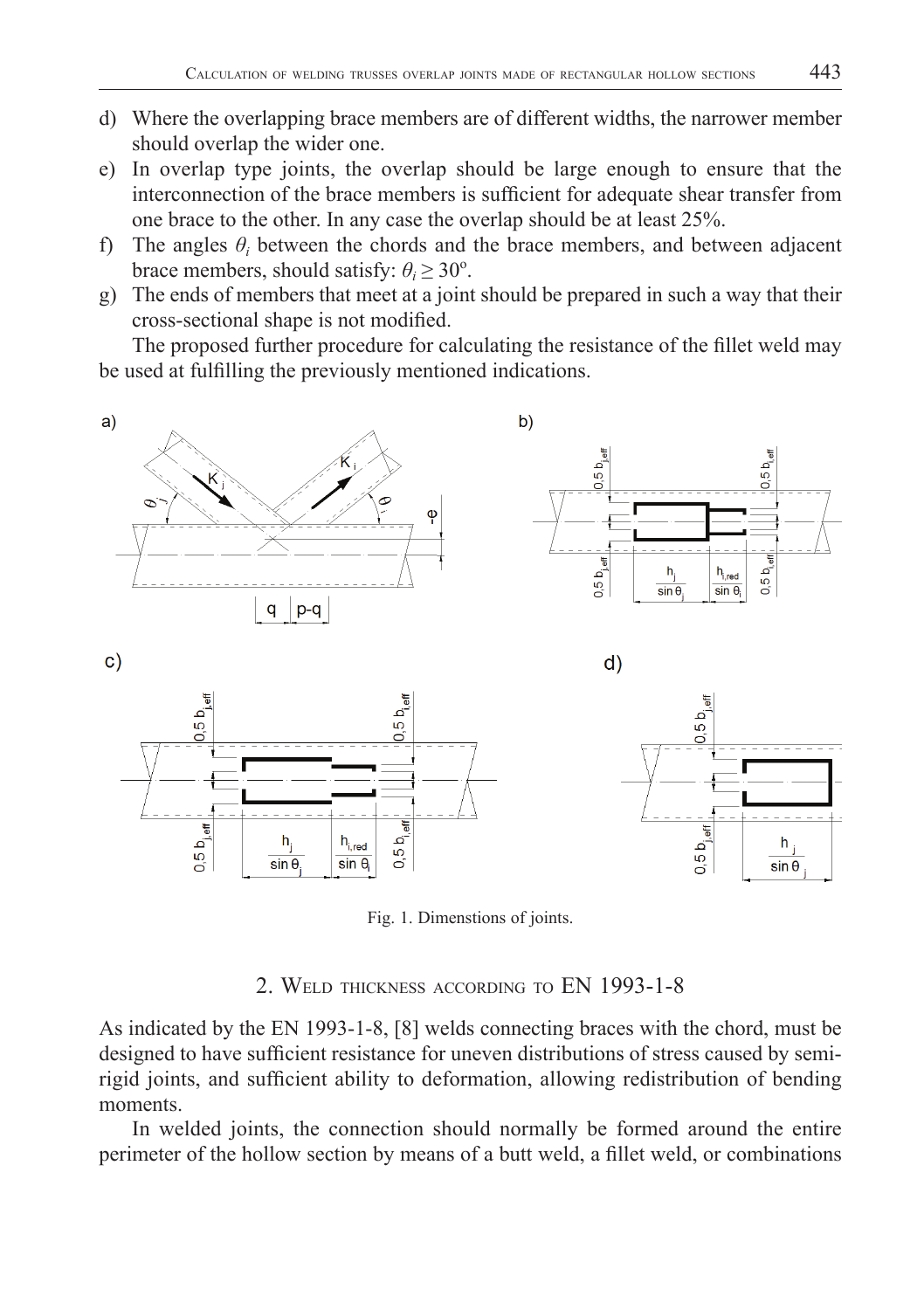of the two. However, in partially overlapping joints, the hidden part of the connection need not to be welded, provided that the axial forces in the brace members are such that their components perpendicular to the axis of the chord do not differ by more than 20%.

Estimation of the resistance of welded semi-rigid joints is a complex issue because it requires determining of effective lengths of welds, their placement on the member walls with their different rigidity, and distribution of components of the load acting on each section of welds in various joint areas.

To simplify the evaluation of welds resistance, the design of the resistance of the weld, per unit length of perimeter of a brace member, should not normally be less than the design resistance of the cross-section of that member per unit length of perimeter.

This recommendation is satisfied when full butt welds or fillet welds of such thickness are used that their resistance was equivalent to the capacity of joining members. Methods of assessing the thickness of fillet welds that meet such a requirement is given in [3], [4].

For practical purposes, a maximum thickness of welds is given, depending on the steel grade of the joint members:

| (2.1a) | • steel S235H: $a_w = 0.903t_1$ , |
|--------|-----------------------------------|
| (2.1b) | • steel S275H: $a_w = 0.986t_1$ , |
| (2.1c) | • steel S355H: $a_w = 1,176t_1$ , |
| (2.1d) | • steel S420H: $a_w = 1,397t_1$ , |

where:

 $a_w$  – greatest thickness of fillet weld,

 $t_1$  – wall thickness of the hollow section.

Presented welds thickness was determined in case of square sections and yield strength  $f_{vi} \leq f_{v0}$  (where  $f_{vi}$  – in relation to a brace member, and  $f_{v0}$  – in relation to the chord). In case of rectangular cross sections, the presented values may be slightly different, which is practically not significant.

It should be noted that the standard condition, that the resistance of a weld per unit length of a brace perimeter was generally not less than the brace member capacity, is not always possible to meet. An example of the joint, in which laying only undersize butt weld is possible, the so called flare groove welds, is shown in Figure 7.5 of EN 1993-1-8 [8]. This example indicates a rather rare situation. Much more common is the design of such welds in the corner of the hollow section in splice with a flat element (e.g. plate). The evaluation of the maximum thickness of such welds is given in [3], [4]. It is determined from the relationship:

 $a_w = 0.423R$  in contact rounding corner with a flat element,  $a_w = 0.735R$  in contact of two rounding corners,

where:

*R* – the outer diameter of the corner of hollow section.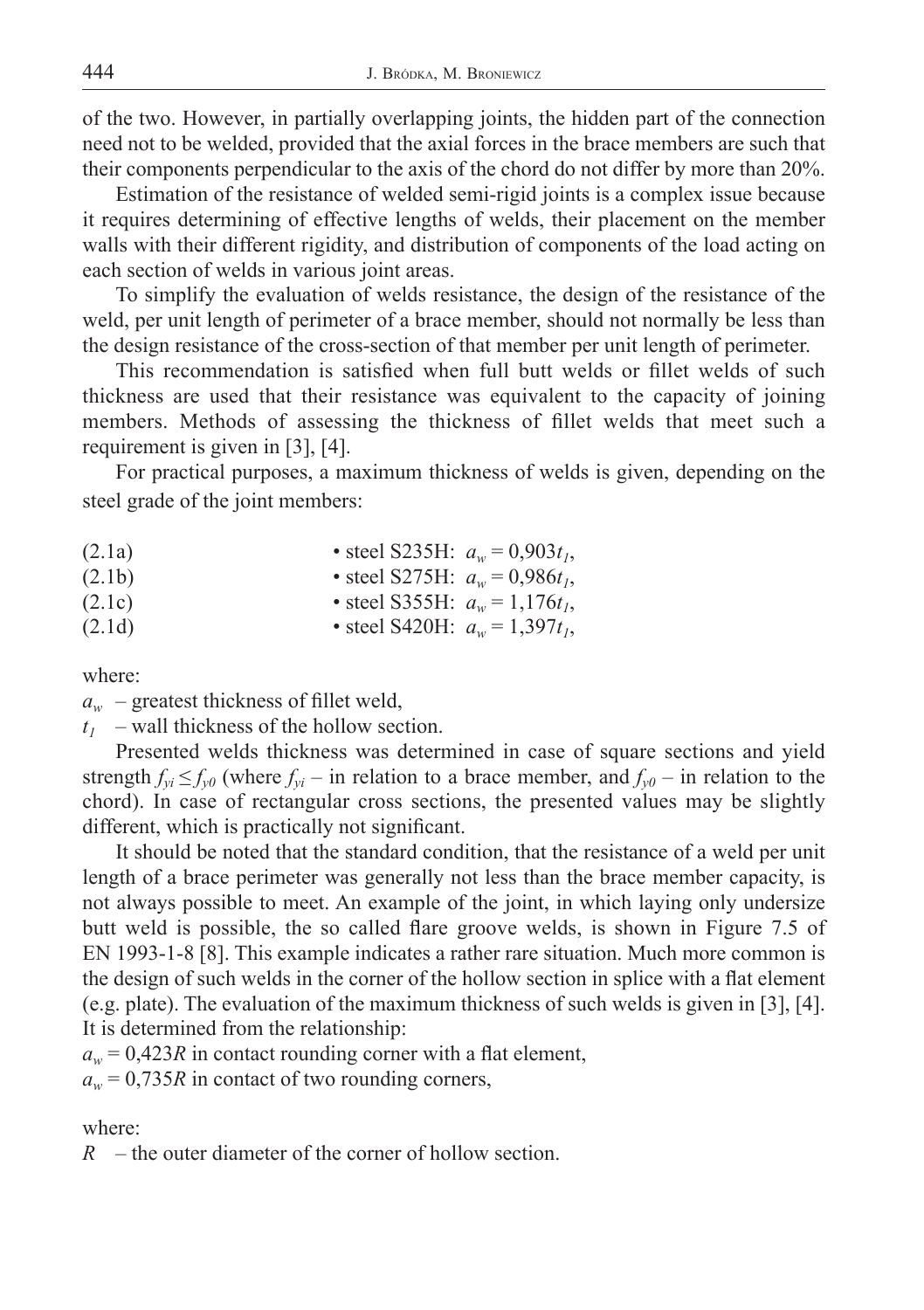Another example is shown in Figure 2, in which undersize butt welds are used because of the rounded corner of the chord and at various wall thicknesses of joining members.



Fig. 2. Rounded corner.

The European standard EN 1993-1-8 [8] also indicates that one can waive the condition requiring the use of full butt weld or the equivalent fillet weld, where a smaller weld size can be justified both with regard to resistance, and with regard to deformation capacity and rotation capacity, taking into account the effective length of the weld.

It must be stated that this situation is most common in the trusses. Typically, crosssections of brace members are selected not because of their capacity, resulting from forces acting on the individual members, but of necessity of:

- a) taking into account the resistance of the joint in the presence of its flexibility,
- b) taking in assessing of resistance the flexural buckling of compression member,
- c) standardization of members only to several sections in case of design tension and compression elements with small longitudinal forces.

Then the design resistance of such members' walls per unit length of a perimeter is always greater than the required capacity of maximally loaded member, in order to meet the condition of the tension safety. These are the situations in which one can apply fillet welds with thickness smaller than it follows from (1).

The IIW recommendations [9] and the draft of ISO standard [5] give a way to evaluate the capacity of the connection in the plane of splice cross-bracings with the chord in the case of K type joints, where cross-bracings overlap each other partially or completely. Checking the shear of full butt weld (and equivalent fillet weld) is carried out as follows:

when  $\lambda_{ov,lim} < \lambda_{ov,lim} < 100\%$ , then:

$$
(2.2) \qquad N_i \cos \theta_i + N_j \cos \theta_j \le 0,58 f_{ui} \frac{2h_{i,red} + b_{i,eff}}{\sin \theta_i} t_i + 0,58 f_{uj} \frac{2h_j + c_s b_{j,eff}}{\sin \theta_j} t_j,
$$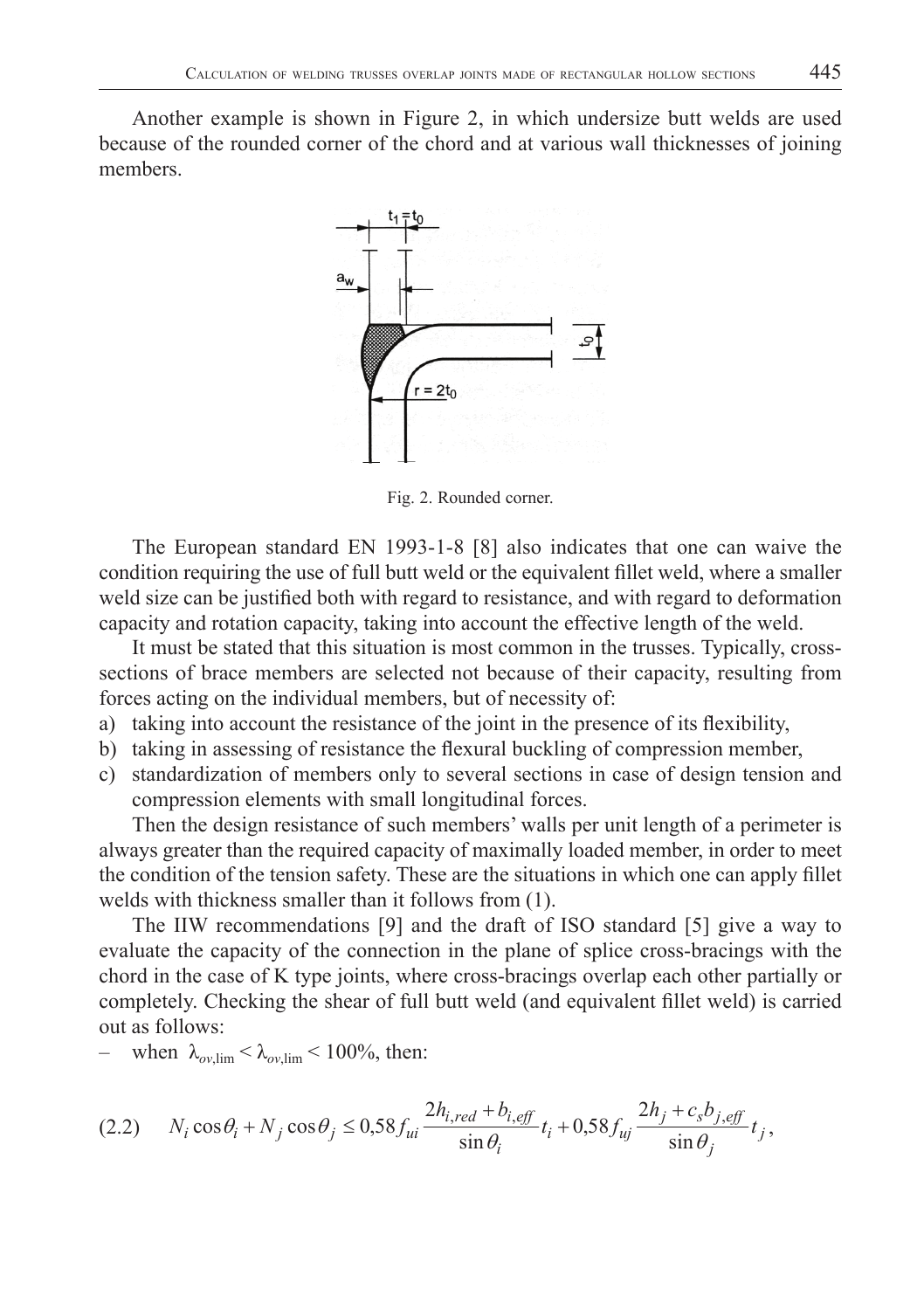when  $\lambda_{ov,lim}$  = 100%, then:

(2.3) 
$$
N_i \cos \theta_i + N_j \cos \theta_j \leq 0.58 f_{ui} \frac{2h_j + b_j}{\sin \theta_j} t_j,
$$

where:

*Ni* – design axial load in the overlapping brace,

- $N_i$ – design axial load in the overlapped brace,
- $\theta_i$ ,  $\theta_i$ – respectively angles of overlapping and overlapped braces in relationship to the chord,
- *fui*, *fuj* respectively tensile strength of overlapping and overlapped braces, provided that  $f_{ui} \le f_{u0}$  and  $f_{uj} \le f_{u0}$  ( $f_{u0}$  – yield strength of the steel used in the chord),

(2.4) 
$$
h_{i,red} = (100 - \lambda_{ov})h_i/100,
$$

- $b_i$ ,  $h_i$  – respectively the width and the height of cross section of the overlapping brace,
- $b_j$ ,  $h_j$  – respectively the width and the height of cross section of the overlapped brace,
- *ti* – wall thickness of the overlapping brace,
- *tj* – wall thickness of the overlapped brace,
- $t_0$  wall thickness of the chord,
- $b_0$  width of the chord section,

 $f_{\nu\theta}$ ,  $f_{\nu i}$ ,  $f_{\nu j}$  – respectively yield strength of the chord, overlapping and overlapped braces.

(2.5) 
$$
b_{i,eff} = \frac{10}{b_0/t_0} \cdot \frac{t_0 f_{y0}}{t_i f_{yi}} b_i; \quad b_{i,eff} \le b_i,
$$

(2.6) 
$$
b_{j,eff} = \frac{10}{b_0/t_0} \cdot \frac{t_0 f_{y0}}{t_j f_{yj}} b_j; \quad b_{j,eff} \le b_j.
$$

In case of K joints hidden seam of brace with chord can be welded or left without welding. This is expressed by the value  $\lambda_{ov,lim}$  and coefficient  $c_s$ . It is assumed:

 $c_s = 1$  and  $\lambda_{ov,lim} = 60\%$  if hidden seam of overlapped brace is not welded,  $c_s = 2$  and  $\lambda_{ov,lim} = 80\%$  if hidden seam of overlapped brace is welded.

Figure 1 indicates the meaning of some of the symbols in the formulas (2.2) and (2.3). These formulas are relationships for checking shear resistance of the welds, which were forgotten in the amendment made by PKN/CEN to Polish standard PN-EN 1993- 1-8 [8].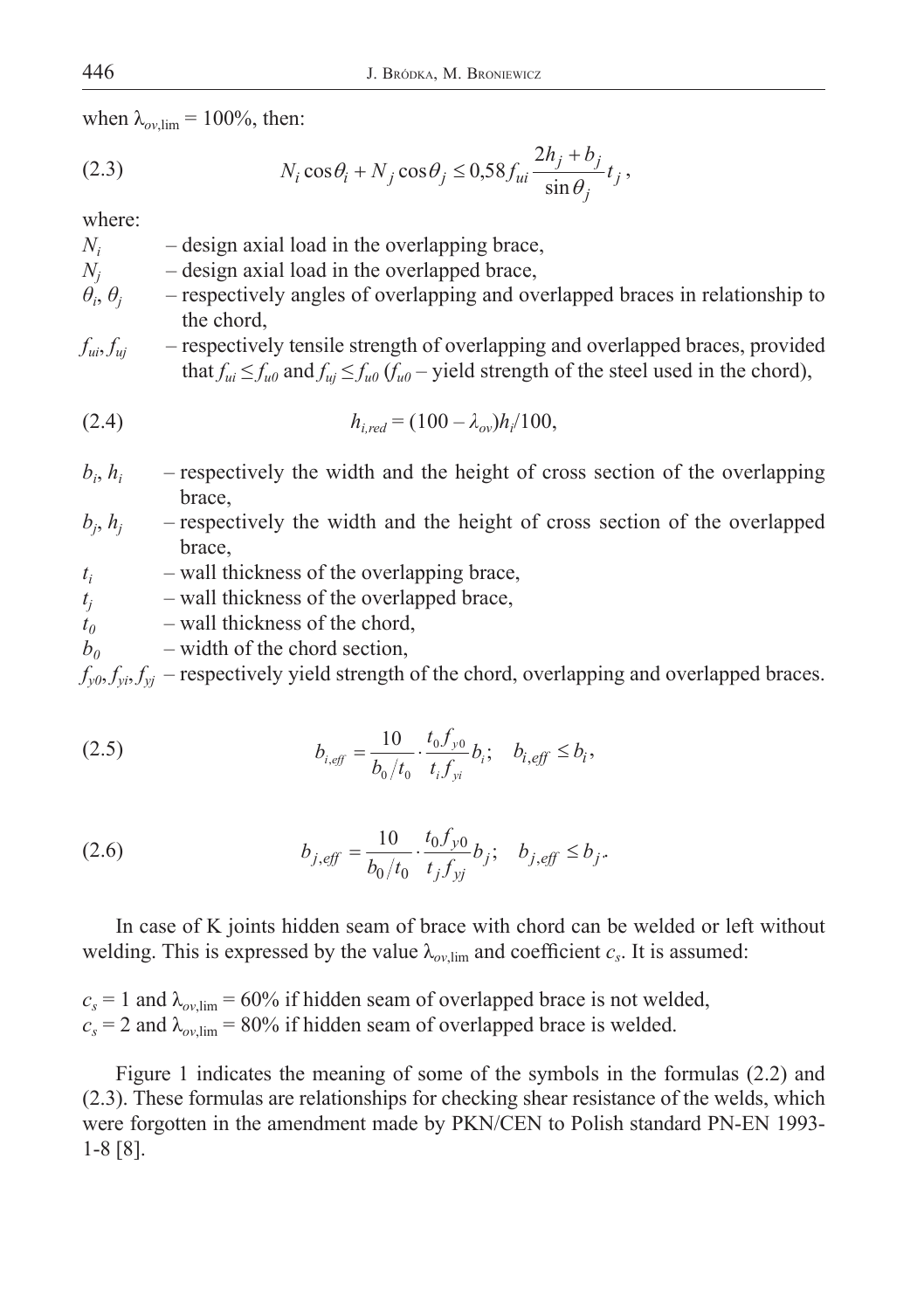### 3. APPROXIMATE METHODS OF DETERMINING THE CAPACITY OF FILLET WELDS

Checking of the welded joints of braces with the chord using formulas  $(2.2)$  or  $(2.3)$  is safe in the case of full butt welds or fillet welds, having a thickness determined in  $(2.1)$ .

If fillet welds with smaller thickness are designed, it is necessary to check their resistance more accurately, because the conditions imposed by the Eurocode may not be sufficient.

In such design situations, the general equations have to be used, relating to the assessment of capacity of fillet welds, taking in the calculation the effective lengths instead of full lengths around the perimeter.

In Figure 1 examples of applications of the recommendations of IIW [9] and draft ISO standard [5] are shown, and examples of effective lengths of the welds referred to the following situation:

- 1. All welds are made (also on the hidden length) (Figure 1b).
- 2. All longitudinal and transverse welds are made without on the hidden length (Figure 1c).

These situations relate to the overlap  $25\% < \lambda_{ov} < 80\%$ . In order to simplify the calculation on Figure 1c, the transverse lengths in the place of splice of braces with different widths are not shown. These welds should be made because of hermetic isolation of the interiors of the hollow section members. Figure 1d shows the arrangement of the welds in case of  $\lambda_{ov} > 100\%$ .

For technical reasons, the K-type joints with the overlapping ratio of  $80\% \approx \lambda_{ov} \le 100\%$  should not be used, because in this case the transverse weld on the hidden length is located generally close to the transverse weld of overlapping member, and in the range of  $\lambda_{ov} \approx 100\%$  these two welds mutually overlap. This introduces a very high welding stresses and the thickness of the weld may greatly exceed the values specified as the maximum.

While determining the calculation procedure, it is assumed that the fillet welds around the whole perimeter have the same thickness, despite the possible case that the thicknesses of braces walls are different. Used welds are usually of the same thickness. Welds having the same thickness are most commonly used.

In the analyzed joint, components of the forces in braces parallel to the chord are completely transferred by the welds. However, the component of force perpendicular to the chord is transferred partially from one brace to the other directly via connection between these members, and the remaining value is transferred in their splice with the chord. The arbitrary assumption is made, that the value of the component of force perpendicular to the chord, transferred directly through the welds between the braces (see Figure 1a), is equal:

(3.1) 
$$
\Delta K_i = \alpha K_i \sin \theta_i, \text{ when } 25\% \le \lambda_{ov} \le 80\%,
$$

(3.2) 
$$
\Delta K_i = K_i \sin \theta_i, \text{ when } \lambda_{ov} > 100\%,
$$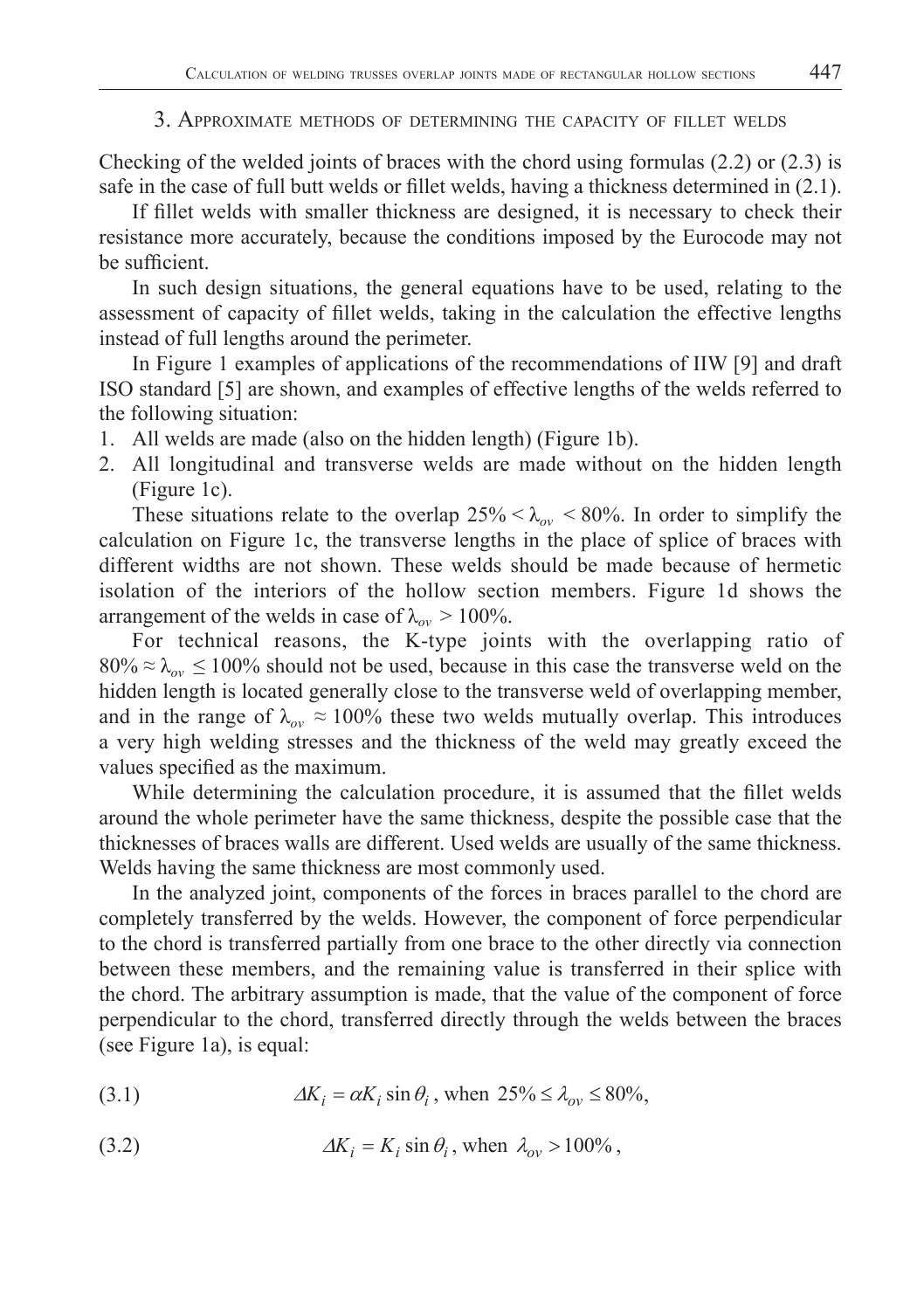where  $\alpha = q/p$  and  $0.25 \le \alpha \le 0.80$  expressed as the ratio (without specifying the percentage).

Remaining part of the force component perpendicular to the chord is:

(3.3) 
$$
red\Delta K_j = K_j \sin\theta_j - \alpha K_i \sin\theta_i \text{ when } 25\% \le \lambda_{ov} \le 80\%,
$$

(3.4) 
$$
red\Delta K_j = K_j \sin\theta_j - K_i \sin\theta_i, \text{ when } \lambda_{ov} > 100\%,
$$

but (3.4)  $red\Delta K_j = 0$  if the external load is not applied to the joint.

To simplify notation of effective lengths, the throat sections of fillet welds in splice braces with the chord (Figure 3a to c), and throat sections of fillet welds directly between braces (Figure 3d, e) in the cases described previously are shown. The length of these welds is determined as follows:

$$
l_1 = h_j / \sin \theta_j; \quad l_2 \text{ from Eq. (2.6)}; \quad l_3 = h_{i,red} / \sin \theta_i = (1 - \alpha) h_i / \sin \theta_i; \quad b_{j,red} = b_j - 2a_w;
$$
\n
$$
l_4 \text{ according to Eq. (2.5)}; \quad l_5 = \frac{q}{\left(1 + t g \theta_j / t g \theta_i\right) \cos \theta_j}; \quad l_6 = b_i; \quad l_7 = h_i / \sin(\theta_i + \theta_j).
$$



Fig. 3. Dimensions of sections.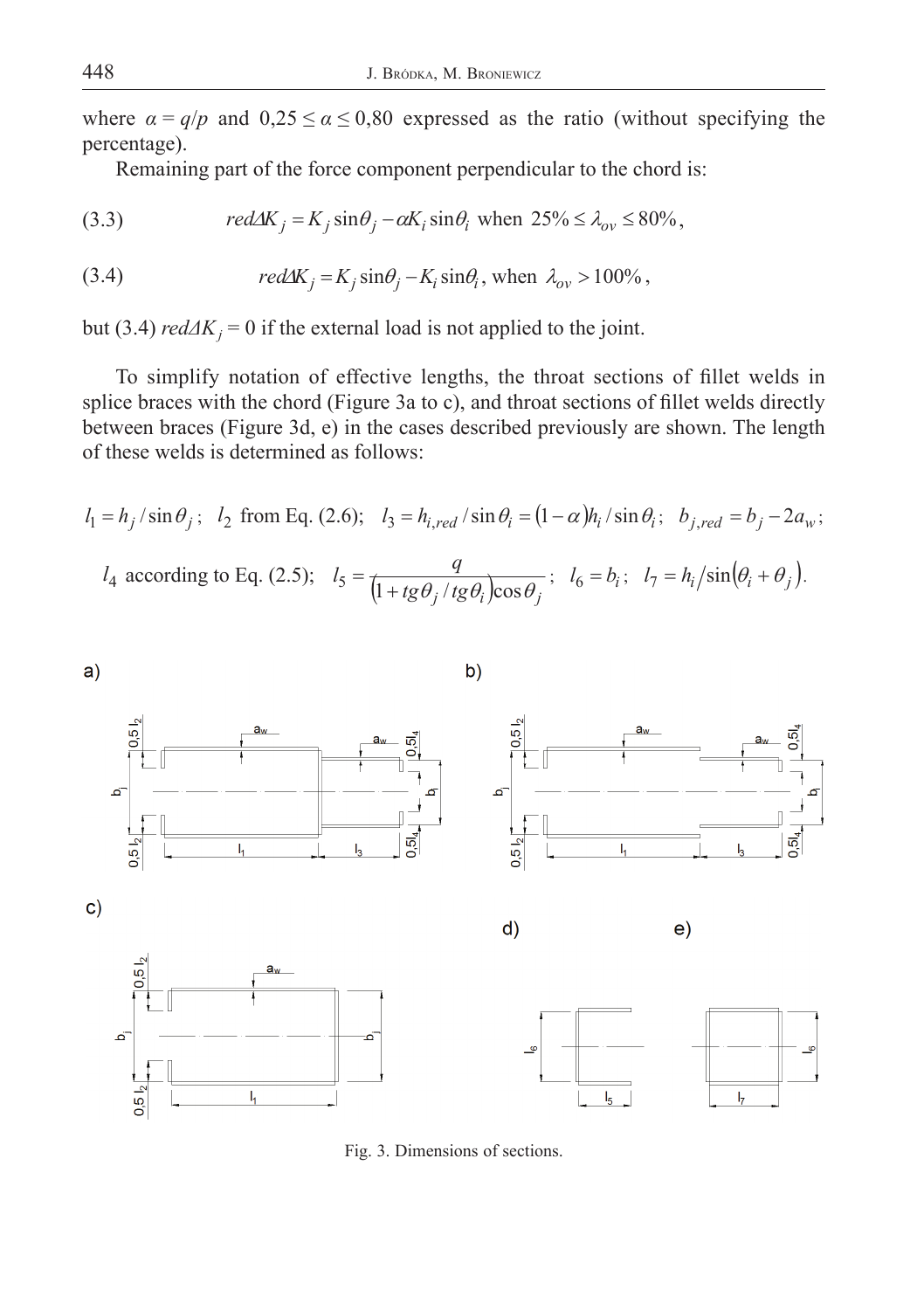The following design situations are considered:

A. When  $25\% \le \lambda_{ov} \le 80\%$ , and in the splice of braces with the chord all welds are arranged (also in hidden part).

The components of the loads in the braces load the throat sections of fillet welds according to Figure 3a. Loads for individual effective lengths are (see Figure 4a):

(3.5) 
$$
P_1' = (K_j \cos \theta_j + K_i \cos \theta_i) \mathbf{1}_1 / \sum l; \quad P_2' = (K_j \cos \theta_j + K_i \cos \theta_i) \mathbf{1}_2 / \sum l;
$$

$$
P_3' = (K_j \cos \theta_j + K_i \cos \theta_i) \mathbf{1}_3 / \sum l; \quad P_4' = (K_j \cos \theta_j + K_i \cos \theta_i) \mathbf{1}_4 / \sum l;
$$

$$
P_b' = (K_j \cos \theta_j + K_i \cos \theta_i) \mathbf{1}_{j,red} / \sum l,
$$

where:

 $K_j$ ,  $K_i$  – design axial loads in overlapped and overlapping braces,

$$
\sum l = 2l_1 + l_2 + 2l_3 + l_4 + b_{j,red}.
$$

The meaning of the other symbols are explained earlier.

The components of the forces in the braces perpendicular to the chord load the throat sections of fillet welds according to Figure 3a. Loads acting on individual effective lengths of welds are (see Figure 4b):

(3.6)  
\n
$$
P_1'' = red\Delta K_j l_1 / (2l_1 + l_2 + b_{j,red}); \quad P_2'' = red\Delta K_j l_2 / (2l_1 + l_2 + b_{j,red});
$$
\n
$$
P_b'' = red\Delta K_j b_{j,red} / (2l_1 + l_2 + b_{j,red});
$$
\n
$$
P_3'' = \Delta K_i l_3 / (2l_3 + l_4); \quad P_4'' = \Delta K_i l_4 / (2l_3 + l_4).
$$

Considering the component of the force transmitted directly to the connection between the braces we have:

– values of load parallel to the axis of overlapping brace (Figure 5a):

(3.7) 
$$
P_5 = \Delta K_i l_5 \sin \theta_j / (2l_5 + l_6); \quad P_6 = \Delta K_i l_6 \sin \theta_j / (2l_5 + l_6),
$$

– values of load perpendicular to the axis of overlapping brace (Figure 5b):

(3.8) 
$$
P_5'' = \Delta K_i l_5 \cos \theta_j / (2l_5 + l_6); \quad P_6'' = \Delta K_i l_6 \cos \theta_j / (2l_5 + l_6).
$$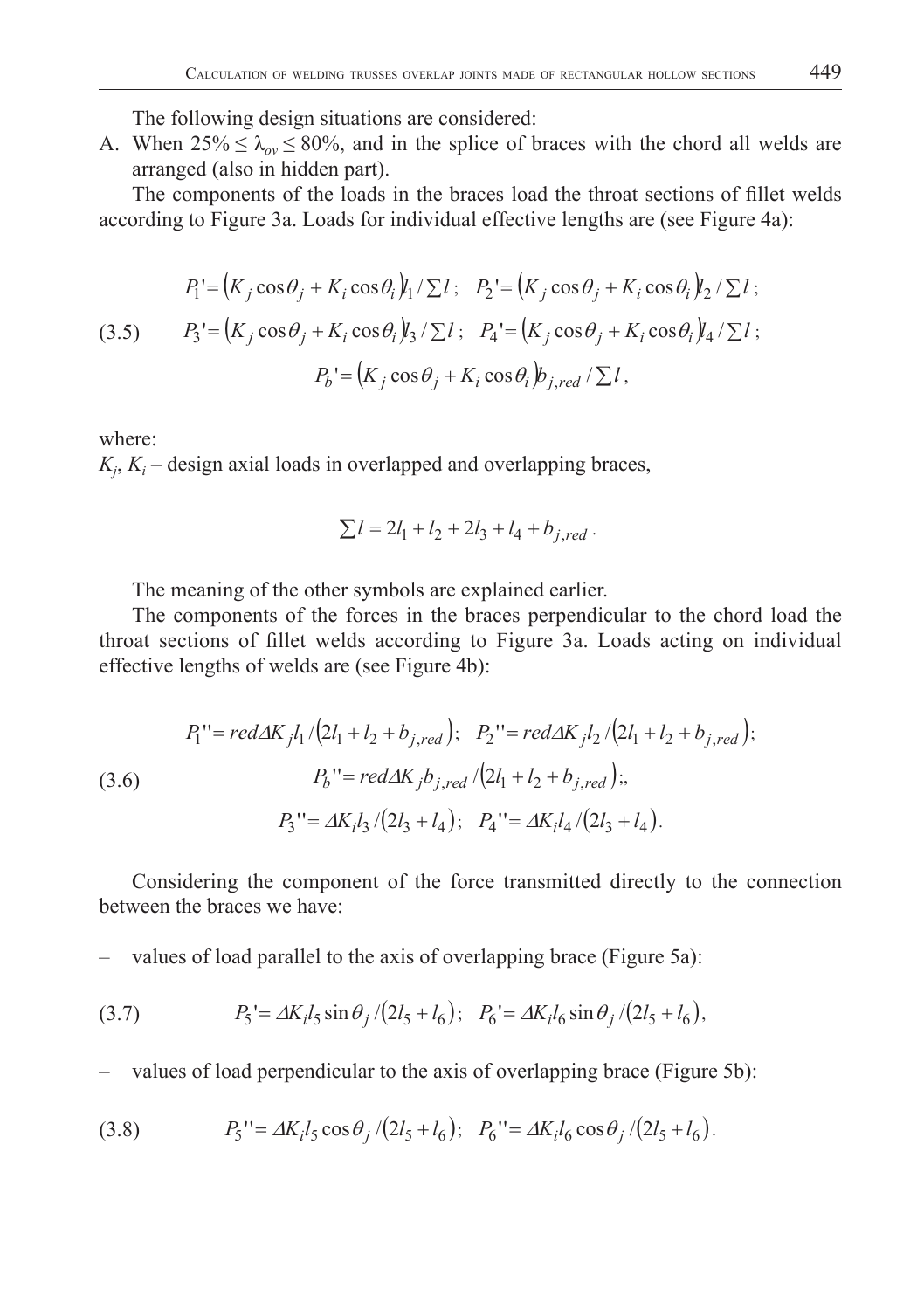

Fig. 5. Loads.

B. When  $25\% \leq \lambda_{ov} \leq 80\%$  and in the plane of splice braces with the chord not all welds are arranged (without a weld in hidden part). The components of the forces in the braces parallel and perpendicular to the chord load the throat sections of fillet welds shown in Figure 3b. The forces for individual effective lengths of welds can be determined from equation Eq. (3.5), but then  $P_1$ <sup>'</sup>,  $P_2$ <sup>'</sup>,  $P_3$ <sup>'</sup> and  $P_4$ <sup>'</sup> are calculated including  $\sum l = 2l_1 + l_2 + 2l_3 + l_4$ , and  $P_b = 0$ .

Similarly, the loads acting on individual effective lengths of welds parallel to the chord are shown in Figure 4a and loads perpendicular to the chord are shown in Figure 4b. The forces for individual effective lengths of welds are determined respectively from equation Eq. (3.5) and Eq. (3.6), but with the  $b_{i, red} = 0$ .

The forces for individual effective lengths of welds in direct connection between the brace members do not change and are determined from the relation Eq. (3.7) and Eq. (3.8).

C. When  $\lambda_{ov}$  = 100%, there is a full overlap of braces. The component forces in brace attached to the chord, parallel to its axis, load the welds whose throat sections are shown in Figure 3c. However, the force of the overlapping brace is transmitted directly to overlapped member, through the welds, whose throat sections are shown in Figure 3e.

The contradiction between the information quoted in the literature and the provisions presented in the codes should be explained. The guide CIDECT [7] reported that in the joints with braces, characterized by  $25\% \leq \lambda_{ov} \leq 80\%$ , the effective lengths of welds of overlapping brace can be considered fully effective when carrying loads.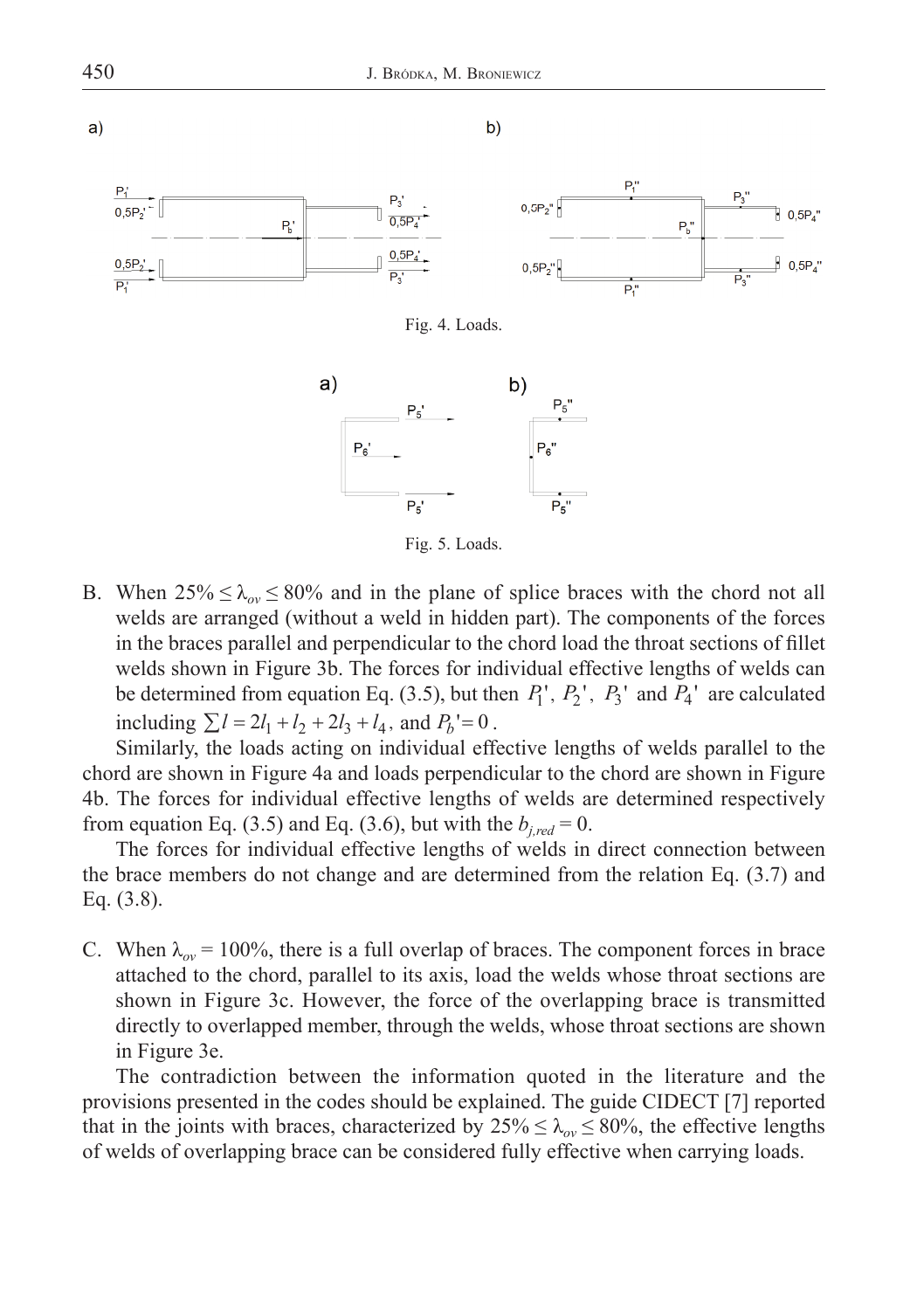However, in IIW recommendations [9] and in the draft of ISO standard [5], a more conservative assumption is adopted, as in Figure 3a, *b* indicated as  $l_4 = b_{i,eff}$ , rather than  $l_4 = b_i$ . Moreover, in these publications the direct connection between the braces is not considered at all. In this case, the authors adopted in Figure 3e the value  $l_6 = b_i$ .

Forces in welds are determined considering the effective lengths resulting from the Figure 3c or 3e, according to (at  $l_3 = l_4 = 0$ ):

> $P_1$ <sup>'</sup>,  $P_2$ <sup>'</sup> and  $P_b$ <sup>'</sup> from Eq. (3.5),  $P_1''$ ,  $P_2''$  and  $P_b''$  from Eq. (3.6),

(3.9) 
$$
P_6' = \Delta K_i l_6 \sin \theta_j / (2l_6 + l_7); \quad P_7' = \Delta K_i l_7 \sin \theta_j / (2l_6 + l_7),
$$

 $P_6$  " =  $\Delta K_i l_6 \cos \theta_i / (2l_6 + l_7);$   $P_7$ " =  $\Delta K_i l_7 \cos \theta_i / (2l_6 + l_7),$ 

When examining the load situation presented at point A, stresses in welds of load parallel to the chord are:

a) on longitudinal lengths (Figure 6a):

– in case of welds placed by the walls of overlapped brace:

(3.11) 
$$
\sigma' = 0; \quad \sigma'_{\perp} = \tau'_{\perp} = 0; \quad \tau'_{II} = P_1'/(a_w \cdot l_1),
$$

– in case of welds placed by the walls of overlapping brace:

(3.12) 
$$
\sigma' = 0; \quad \sigma'_{\perp} = \tau'_{\perp} = 0; \quad \tau'_{II} = P_3 / (a_w \cdot l_3),
$$

b) on transverse length not fully cooperating of overlapped brace (Figure 6b):

(3.13) 
$$
\sigma' = P_2' / (a_W l_2); \quad \sigma_\perp = \sigma' \sin(\theta_j / 2), \quad \tau_\perp = \sigma' \cos(\theta_j / 2); \quad \tau_H = 0
$$

c) on transverse length fully cooperating of overlapped brace (Figure 6c):

(3.14) 
$$
\sigma' = P_b' / (a_w b_{j,red}); \quad \sigma'_{\perp} = \sigma' \cos(\theta_j / 2); \quad \tau'_{\perp} = \sigma' \sin(\theta_j / 2); \quad \tau'_{II} = 0,
$$

d) on transverse length not fully cooperating of overlapping brace (Figure 6d):

(3.15) 
$$
\sigma' = P_4'/(a_w l_4); \quad \sigma_\perp' = \sigma' \sin(\theta_i/2); \quad \tau_\perp' = \sigma' \cos(\theta_i/2); \quad \tau_H' = 0.
$$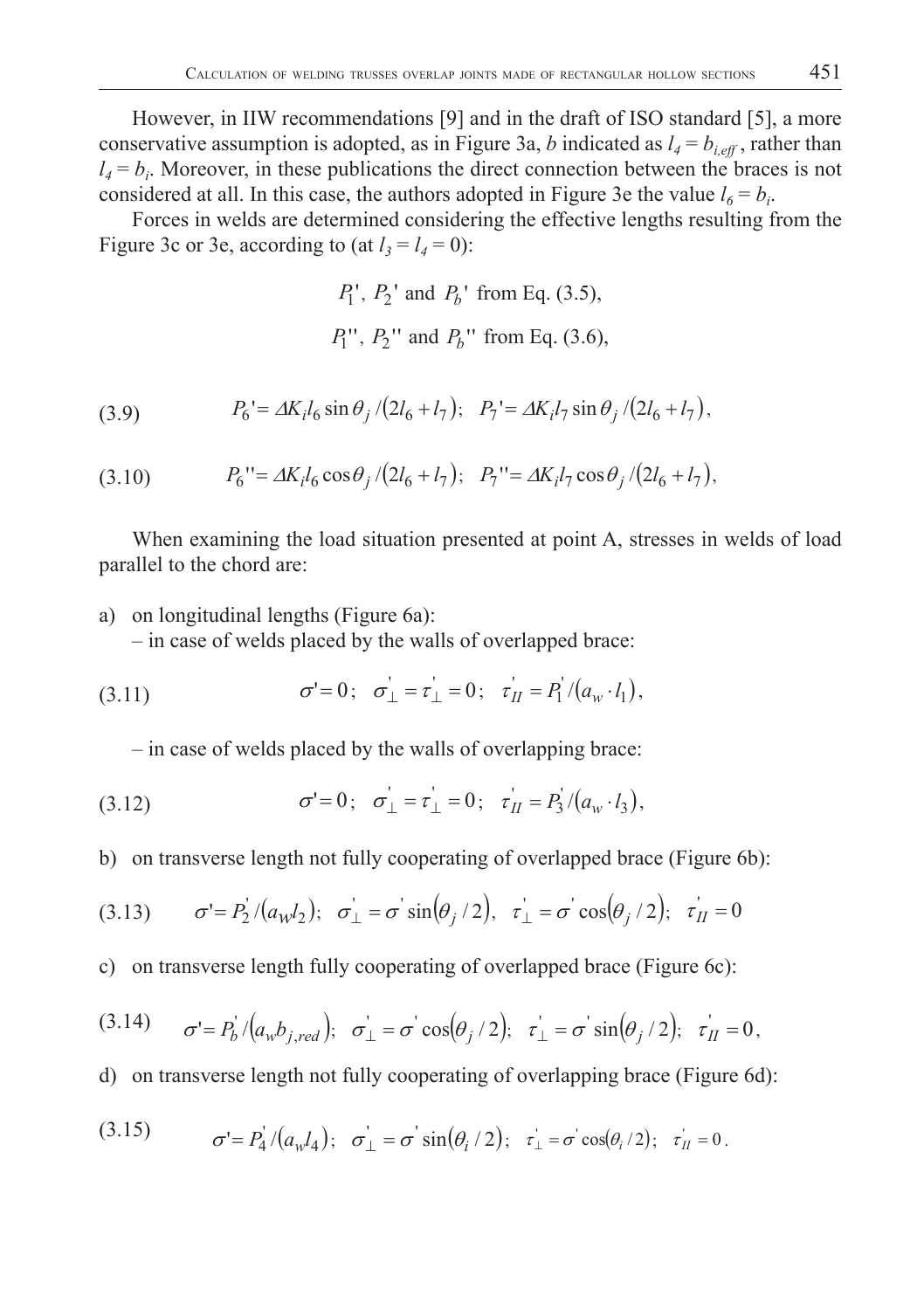

Fig. 6. Stresses.

Considering the loads presented at point A, stresses in the welds from loads perpendicular to the chord are as follows:

a) on longitudinal lengths (Figure 7a):

– in case of welds placed by the walls of overlapped brace:

(3.16) 
$$
\sigma^{\prime\prime} = \frac{P_1^{\prime\prime}}{a_w l_1}; \quad \sigma_{\perp}^{\prime\prime} = \frac{\sigma^{\prime\prime}}{\sqrt{2}}; \quad \tau_{\perp}^{\prime\prime} = -\frac{\sigma^{\prime\prime}}{\sqrt{2}}; \quad \tau_{II}^{\prime\prime} = 0,
$$

– in case of welds placed by the walls of overlapping brace:

(3.17) 
$$
\sigma^{\prime\prime} = \frac{P_3^{\prime\prime}}{a_w l_3}; \quad \sigma_{\perp}^{\prime\prime} = -\frac{\sigma^{\prime\prime}}{\sqrt{2}}; \quad \tau_{\perp}^{\prime\prime} = \frac{\sigma^{\prime\prime}}{\sqrt{2}}; \quad \tau_{II}^{\prime\prime} = 0,
$$

b) on transverse length not fully cooperating of overlapped brace (Figure 7b):

(3.18) 
$$
\sigma'' = \frac{P_2''}{a_w l_2}; \quad \sigma_{\perp}'' = -\sigma'' \cos \frac{\theta_j}{2}; \quad \tau_{\perp}'' = \sigma'' \sin \frac{\theta_j}{2}; \quad \tau_{II}'' = 0,
$$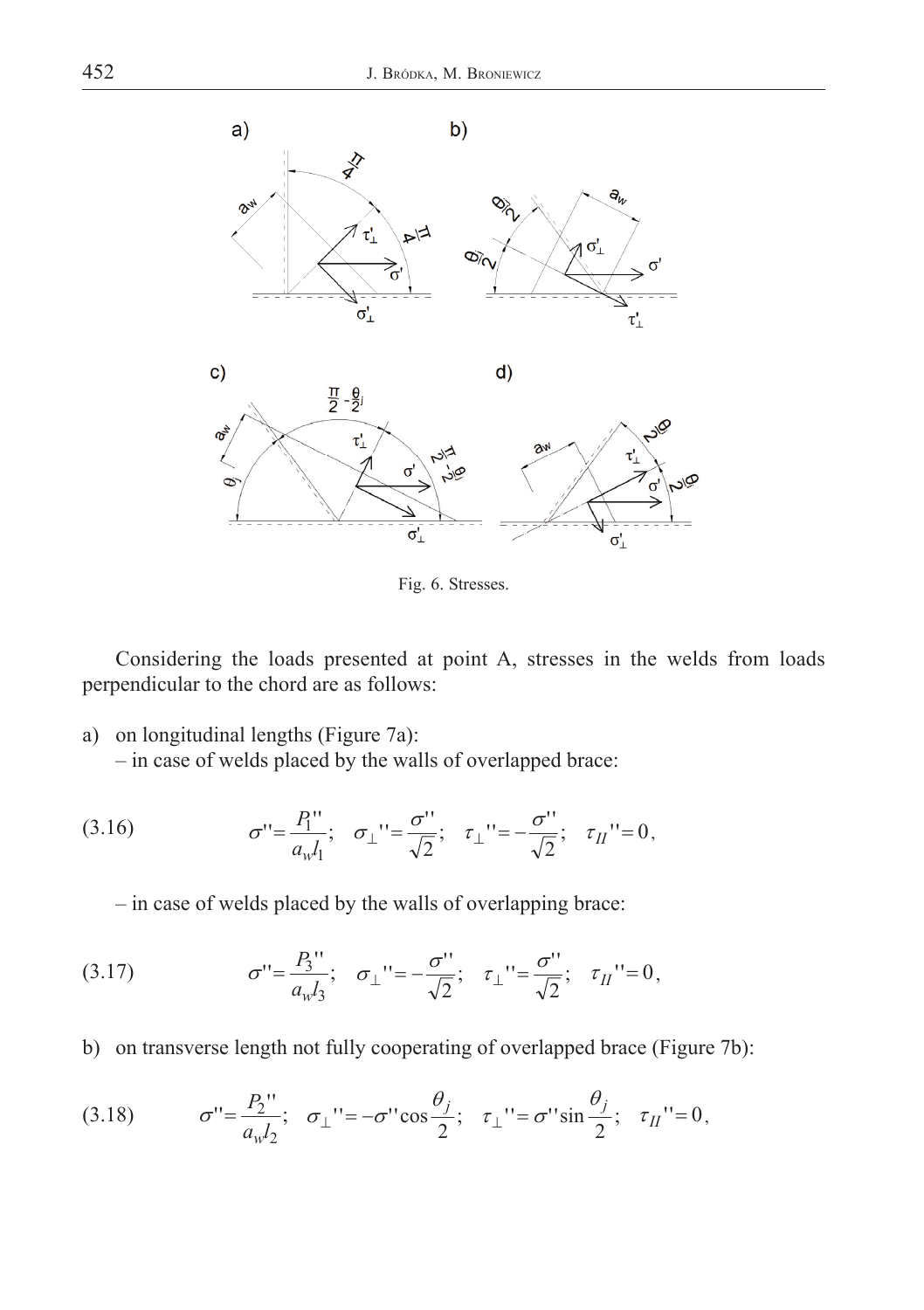c) on transverse length fully cooperating of overlapped brace (Figure 7c):

(3.19) 
$$
\sigma'' = \frac{P_b''}{a_w b_{j,red}}; \quad \sigma_{\perp}'' = \sigma'' \cos \frac{\theta_j}{2}; \quad \tau_{\perp}'' = -\sigma'' \sin \frac{\theta_j}{2}; \quad \tau_{II}'' = 0,
$$

d) on transverse length not fully cooperating of overlapping brace (Figure 7d):

(3.20) 
$$
\sigma^{\prime\prime} = \frac{P_4^{\prime\prime}}{a_w l_4}; \quad \sigma_{\perp}^{\prime\prime} = -\sigma^{\prime\prime} \cos \frac{\theta_i}{2}; \quad \tau_{\perp}^{\prime\prime} = \sigma^{\prime\prime} \sin \frac{\theta_i}{2}; \quad \tau_{II}^{\prime\prime} = 0.
$$



Fig. 7. Stresses.

Considering the loads by point A, stresses in the welds directly made between the brace members parallel to the axis of overlapped brace are:

a) on longitudinal lengths (Figure 8a):

(3.21) 
$$
\sigma' = 0; \quad \sigma_{\perp} = \tau_{\perp} = 0; \quad \tau_{II} = \frac{P_5'}{a_w l_5},
$$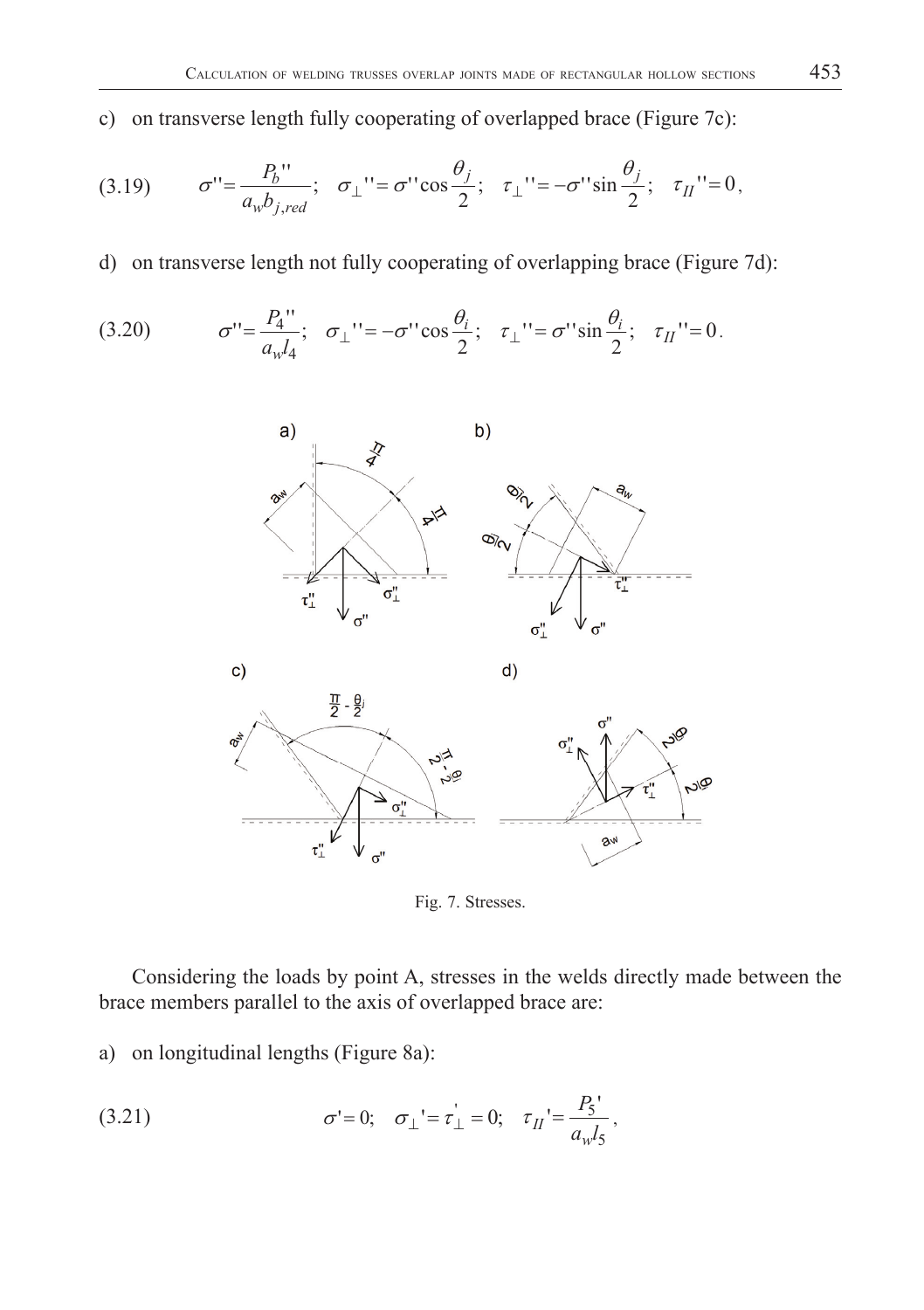b) on transverse length fully cooperating (Figure 8b):





Fig. 8. Stresses.

Considering the loads presented at point A, stresses in the welds directly made between the brace members perpendicular to the axis of overlapped brace are:

a) on longitudinal lengths (Figure 9a):

(3.23) 
$$
\sigma^{\prime\prime} = \frac{P_5^{\prime\prime}}{a_w l_5}; \quad \sigma_{\perp}^{\prime\prime} = -\frac{\sigma^{\prime\prime}}{\sqrt{2}}; \quad \tau_{\perp}^{\prime\prime} = \frac{\sigma^{\prime\prime}}{\sqrt{2}}; \quad \tau_{II}^{\prime\prime} = 0,
$$

b) on transverse length fully cooperating (Figure 9b):

$$
(3.24) \quad \sigma^{\prime\prime} = \frac{P_6^{\prime\prime}}{a_w l_6}; \quad \sigma_\perp^{\prime\prime} = \sigma^{\prime\prime} \cos \frac{\theta_j + \theta_i}{2}; \quad \tau_\perp^{\prime\prime} = -\sigma^{\prime\prime} \sin \frac{\theta_j + \theta_i}{2}; \quad \tau_{II}^{\prime\prime} = 0.
$$



Fig. 9. Stresses.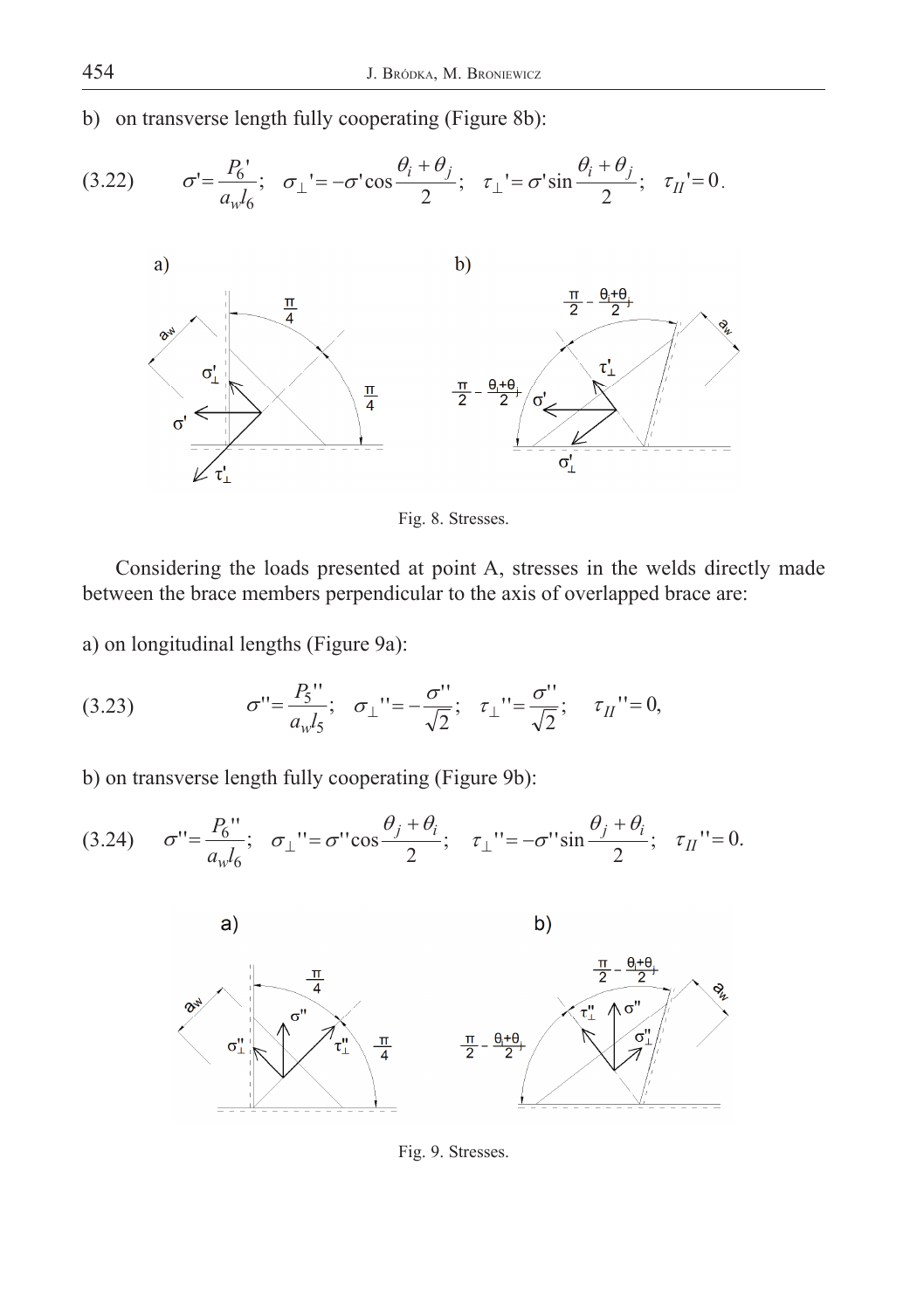Component of the stresses on the individual lengths of welds should be added together, taking the values of forces in the braces after transforming them into components parallel or perpendicular to the axis of the chord, or parallel or perpendicular to the axis of the overlapped brace, considering following relations:

(3.25) 
$$
\tau_{II} = \tau_{II} + \tau_{II}^{\prime}; \quad \sigma_{\perp} = \sigma_{\perp} + \sigma_{\perp}^{\prime}; \quad \tau_{\perp} = \tau_{\perp} + \tau_{\perp}^{\prime}.
$$

Having determined the added components, we can assess the safety of the transverse and longitudinal welds (fully or partially cooperating), using standardized formulas [8]:

$$
(3.26) \qquad \qquad [\sigma_\perp^2 + 3(r_\perp^2 + r_H^2)] \leq f_u / (\beta_w \gamma_{M2}),
$$

$$
\sigma_{\perp} \leq 0.9 f_u / \gamma_{M2},
$$

where:

 $\beta_w$  – is the correlation factor of fillet welds,  $f_u$  – is the nominal ultimate tensile strength of steel,  $\gamma_{M2}$  = 1,25 is the safety factor.

Similarly, we have to proceed in the case of loads analyzed in relation to the design case B, keeping in mind that the transverse weld at hidden place is not performed.

In the case of design C, the calculation is greatly reduced. The checking procedure is analogous. We should also check stresses in the transverse weld, located near the connection of overlapped brace with the chord (Figure 10). We can use the loads from Eq. (3.9) and (3.10). Considering this situation, the stress components are:

a) on transverse length from the load parallel to the axis of overlapped brace (Figure 10a):

$$
(3.28) \qquad \sigma' = \frac{P_6'}{a_w l_6}; \quad \sigma_\perp' = -\sigma' \sin \frac{\theta_j + \theta_i}{2}; \quad \tau_\perp' = -\sigma' \cos \frac{\theta_j + \theta_i}{2}; \quad \tau_{II} = 0.
$$

b) on transverse length from the load perpendicular to the axis of overlapped brace (Figure 10b):

$$
(3.29) \qquad \sigma^{\prime\prime} = \frac{P_6^{\prime\prime}}{a_w l_6}; \quad \sigma_\perp^{\prime\prime} = -\sigma^{\prime\prime} \cos \frac{\theta_j + \theta_i}{2}; \quad \tau_\perp^{\prime\prime} = \sigma^{\prime\prime} \sin \frac{\theta_j + \theta_i}{2}; \quad \tau_{II}^{\prime\prime} = 0.
$$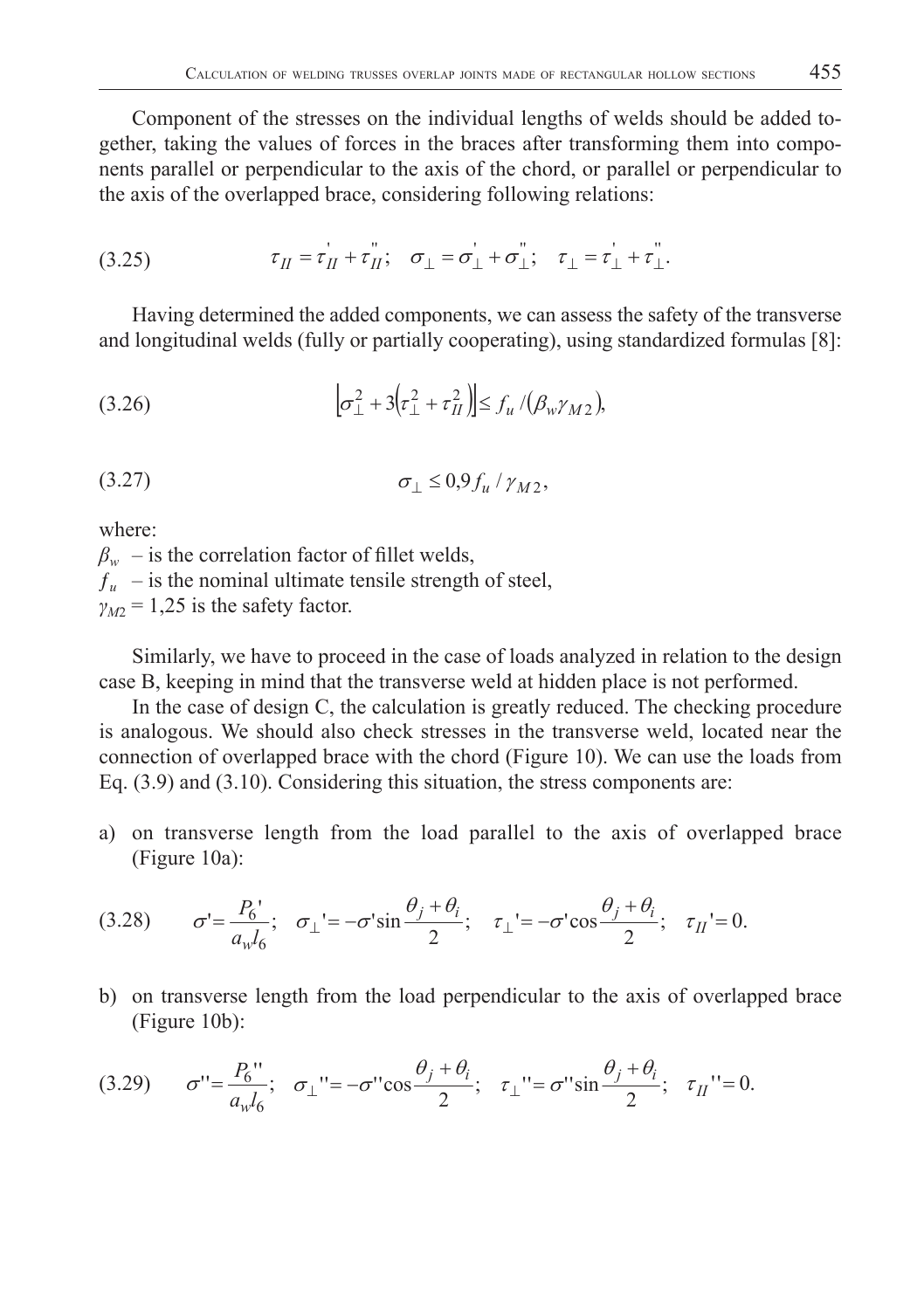



Fig. 10. Stresses.

## 4. DESIGN EXAMPLE

Checking the resistance of welds of compression member of uniplanar truss made of hot rolled rectangular hollow section is considered [11] (Figure 11). Assuming the steel grade of S355H  $f_y = 355$  N/mm<sup>2</sup>,  $f_u = 490$  N/mm<sup>2</sup> (the thickness  $t \le 40$ mm), chord:  $h_0 = 120$  mm,  $b_0 = 100$  mm,  $t_0 = 6$  mm,  $A_0 = 24.0$  cm<sup>2</sup>,  $N_0 = -159.9$  kN, compressed brace:  $h_2 = 80$  mm,  $b_2 = 60$  mm,  $t_2 = 4$  mm;  $N_{2,Ed} = -136,1$  kN, tension brace:  $h_1 = 60$  mm,  $b_1 = 40$  mm,  $t_1 = 3.2$  mm,  $N_{1.Ed} = +103.2$  kN, the angle between the chord and the tension brace is  $\theta$ <sup>1</sup> = 50,34°' > 30°, while the angle between the chord and the compression brace  $\theta_2 = 40,02^\circ > 30^\circ$ , the joint of type K with the overlap between braces is selected. Overlapped part of the splice is not welded.

1. Determining of overlap value

Assuming  $e = -34$  mm. Hence the overlap is:

$$
q = \left(e + \frac{h_0}{2}\right) \frac{\sin(\theta_1 + \theta_2)}{\sin \theta_1 \sin \theta_2} - \frac{h_1}{2 \sin \theta_1} - \frac{h_2}{2 \sin \theta_2} =
$$
  
=  $\left(-34 + \frac{120}{2}\right) \frac{1,0}{0,7698 \cdot 0,6431} - \frac{60}{2 \cdot 0,7698} - \frac{80}{2 \cdot 0,6431} = -48,65 \text{ mm},$   
 $p = h_1 / \sin \theta_1 = 60 / 0,7698 = 77,9 \text{ mm},$   
 $\lambda_{ov} = (q/p) \cdot 100\% = (48,65 / 77,9) \cdot 100\% = 62,4 \text{ %}.$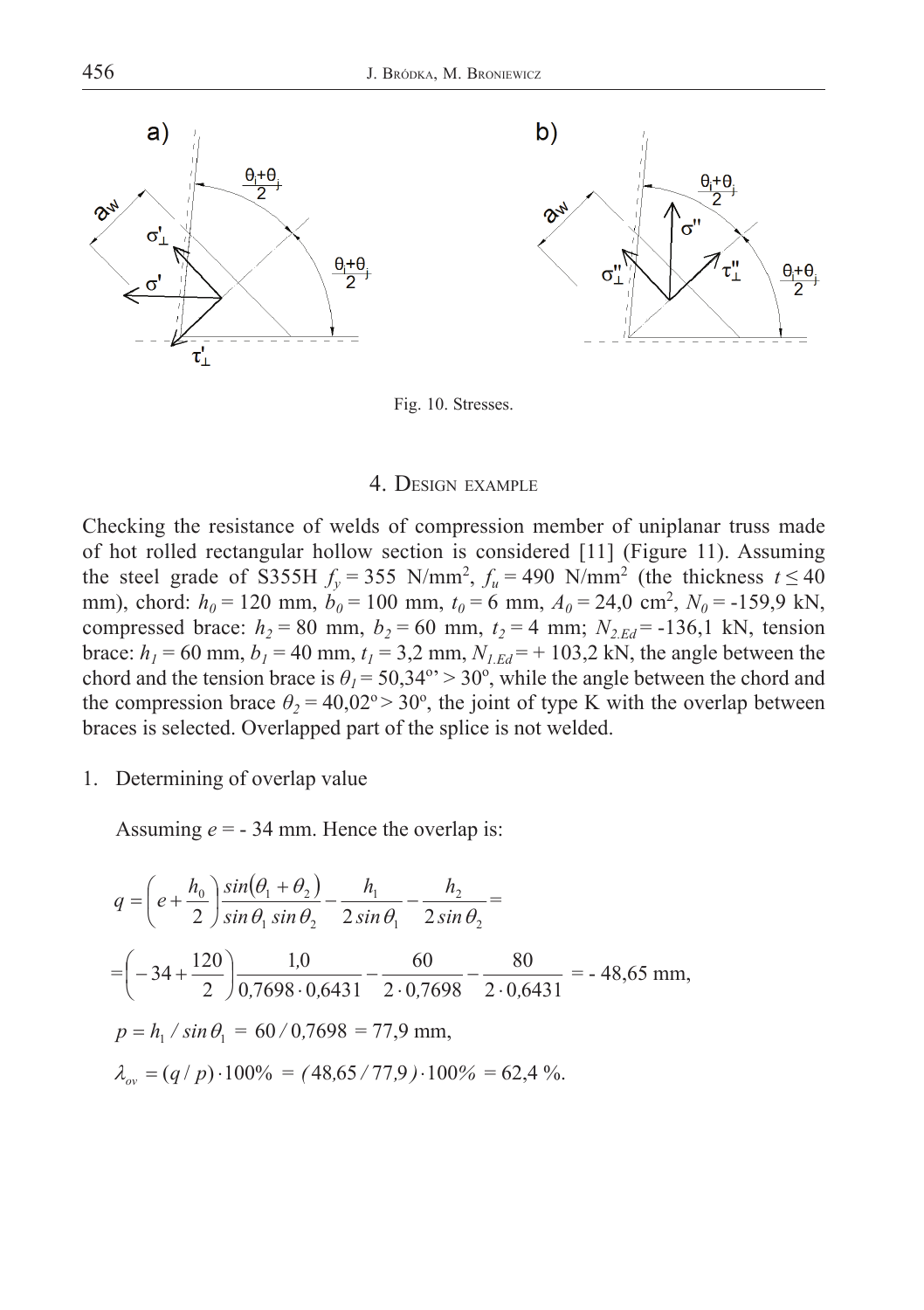

Fig. 11. Design example.

2. Verification of the design conditions :  $25\% < \lambda_{ov} = 62{,}4\% < 100\%$ .

$$
\beta_1 = \frac{b_1}{b_0} = \frac{40}{100} = 0,4 > 0,25, \ \beta_2 = \frac{b_2}{b_0} = \frac{60}{100} = 0,6 > 0,25,
$$
  

$$
\lambda_{1h} = \frac{h_1}{t_1} = \frac{60}{3,2} = 18,8 < 35, \quad \lambda_{1b} = \frac{b_1}{t_1} = \frac{40}{3,2} = 12,5 < 35,
$$
  

$$
0.5 < \frac{h_0}{b_0} = \frac{120}{100} = 1,2 < 2, \ 0.5 < \frac{h_1}{b_1} = \frac{60}{40} = 1,5 < 2, \ \frac{b_1}{b_2} = \frac{40}{60} = 0,67 < 0,75.
$$

3. Determining the strength of joint

$$
b_{eff} = \frac{10}{b_0/t_0} \frac{f_{y0}t_0}{f_{yi}t_i} b_i = \frac{10}{100/6} \frac{355 \cdot 6}{355 \cdot 3,2} \cdot 40 = 45 \text{ mm} > b_i = 40 \text{ mm}.
$$
  
\n
$$
b_{e,ov} = \frac{10}{b_j/t_j} \frac{f_{yj}t_j}{f_it_i} b_i = \frac{10}{60/4} \frac{355 \cdot 4}{355 \cdot 3,2} \cdot 40 = 33,3 \text{ mm}.
$$
  
\n
$$
N_{1, Rd} = f_{y1}t_1 \left( b_{eff} + b_{e,ov} + 2h_1 - 4t_1 \right) / \gamma_{M5} = 355 \cdot 3,2 \left( 40 + 33,3 + 2 \cdot 60 - 4 \cdot 3,2 \right) / 1,0 = 205048 \text{ N} = 205,0 \text{ kN},
$$
  
\n
$$
N_{2, Rd} = N_{1, Rd} \frac{\sin \theta_1}{\sin \theta_2} = 205,0 \cdot \frac{0,7698}{0,6431} = 245,4 \text{ kN}.
$$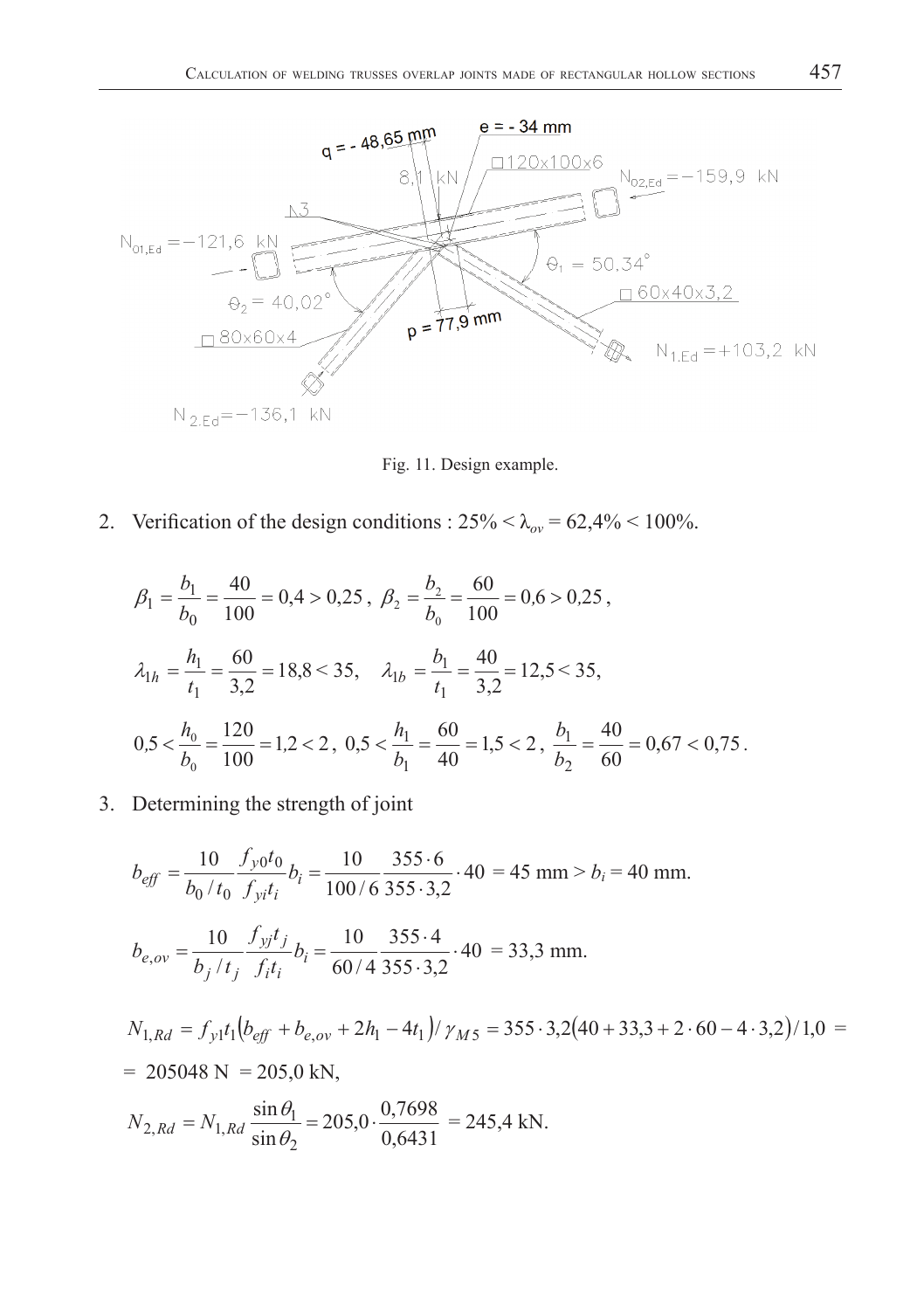Checking the strength of joint

$$
\frac{103,2}{205,0} = 0,50 < 1,0,
$$
\n
$$
\frac{136,1}{245,4} = 0,55 < 1,0.
$$

Checking the strength of joint according to plastic failure of the chord

$$
M_0 = \pm 0.5(N_{02,Ed} - N_{01,Ed})e = \pm 0.5(-159.9 + 121.6) \cdot 34 = \pm 651.1 \text{ kNmm},
$$
  
\n
$$
M_{0,pl} = W_{pl,0} \cdot f_y / \gamma_{M1} = 97.9 \cdot 10^3 \cdot 355 / 1.0 = 347.5 \cdot 10^2 \text{ kNmm},
$$
  
\n
$$
N_{0,pl} = A_0 \cdot f_y / \gamma_{M1} = 24.0 \cdot 10^2 \cdot 355 / 1.0 = 852 \cdot 10^3 \text{ N} = 852 \text{ kN},
$$
  
\n
$$
\frac{N_0}{N_{0,pl}} + \frac{M_0}{M_{0,pl}} = \frac{159.9}{852.0} + \frac{651.1}{34750} = 0.21 < 1.0
$$

4. Checking the shear resistance of fillet welds with thicknesses equal according to their resistance butt welds

Determining the thickness of the weld

 $a_{wl} = 1,176t_1 = 1,176.3,2 = 3,8$  mm,  $a_{w2} = 1,176t_2 = 1,176.4 = 4,7$  mm.

Determining the effective lengths of welds (Eq. (2.5) and (2.6))

$$
h_{i,red} = (100 - \lambda_{ov})h_i/100 = (100 - 62,4)60/100 = 22,6 \text{ mm},
$$

$$
b_{i,eff} = \frac{10}{b_0 / t_0} \frac{f_{y0} t_0}{f_{yi} t_i} b_i = \frac{10}{100 / 6} \frac{355 \cdot 6}{355 \cdot 3,2} \cdot 40 = 45 \text{ mm} > b_i = 40 \text{ mm},
$$
  

$$
b_{j,eff} = \frac{10}{b_0 / t_0} \frac{f_{y0} t_0}{f_{yj} t_j} b_j = \frac{10}{100 / 6} \frac{355 \cdot 6}{355 \cdot 4} \cdot 60 = 54,0 \text{ mm} < b_j = 60 \text{ mm}.
$$

Shear resistance of the welds (Eq. (2.2))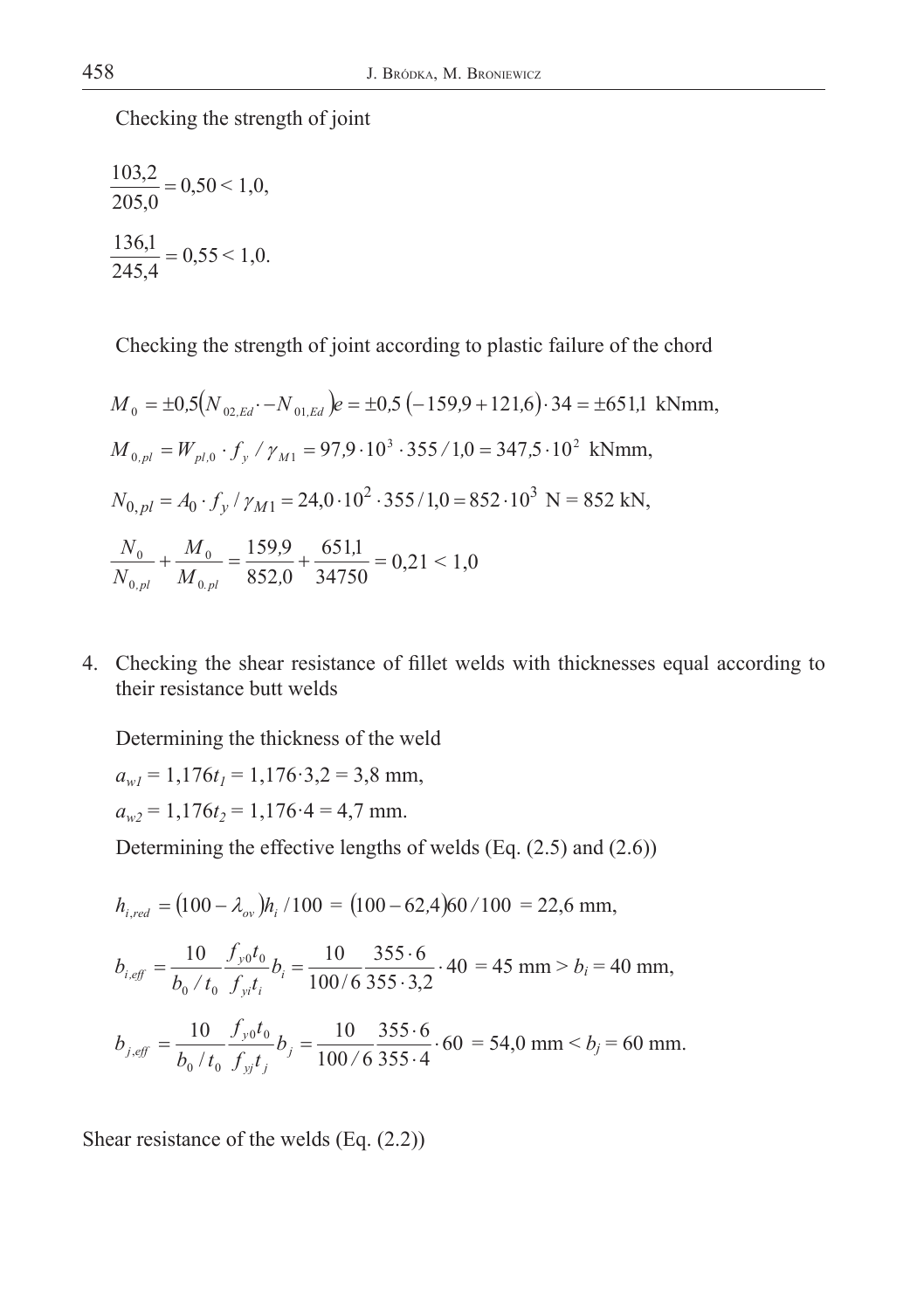$N_1 \cos \theta_1 + N_2 \cos \theta_2 = 103,2 \cdot 0,6382 + 136,1 \cdot 0,7658 = 170,1 \text{ kN}$ 

$$
0.58 f_{ui} \frac{2h_{i,red} + b_{i,eff}}{\sin \theta_i} t_i + 0.58 f_{uj} \frac{2h_j + c_s b_{j,eff}}{\sin \theta_j} t_j =
$$
  
= 0.58.490.  $\frac{2.22.6 + 40}{0.7698} \cdot 3.2 + 0.58.490 \cdot \frac{2.80 + 1.54}{0.6431} \cdot 4 = 478940 \text{ N} = 478.9 \text{ kN}.$ 

Conclusion: The shear resistance of thick fillet welds is sufficient.

- 5. Checking the shear resistance of the small thickness fillet weld Assumed thickness of welds  $a_w = 3.0$  mm.
- a) Determining of lengths of each welds:

$$
\alpha = q / p = 0,624,
$$
  
\n
$$
l_1 = h_2 / \sin \theta_2 = 80 / 0,6431 = 124,4 \text{ mm},
$$
  
\n
$$
l_2 = b_{j,eff} = 54 \text{ mm},
$$
  
\n
$$
l_3 = (1 - \alpha)h_1 / \sin \theta_1 = (1 - 0,624)60 / 0,7698 = 29,3 \text{ mm},
$$
  
\n
$$
l_4 = b_{i,eff} = 40 \text{ mm},
$$
  
\n
$$
l_5 = \frac{q}{(1 + \tan \theta_2 / \tan \theta_1) \cos \theta_2} = \frac{48,65}{(1 + 0,8397 / 1,2062)0,7658} = 37,5 \text{ mm},
$$
  
\n
$$
l_6 = b_1 = 40 \text{ mm},
$$
  
\n
$$
\sum l = 2 \cdot l_1 + l_2 + 2l_3 + l_4 = 2 \cdot 124,4 + 54 + 2 \cdot 29,3 + 40 = 401,4 \text{ mm}.
$$

b) Calculating of loads in effective lengths of welds:

$$
\Delta K_1 = \alpha K_1 \sin \theta_1 = 0,624 \cdot 103,2 \cdot 0,7698 = 49,6 \text{ kN},
$$
  
\n
$$
red \Delta K_2 = K_2 \sin \theta_2 - \alpha K_1 \sin \theta_1 = 136,1 \cdot 0,6431 - 0,624 \cdot 103,2 \cdot 0,7698 = 38,0 \text{ kN},
$$
  
\n
$$
P_1' = (K_2 \cos \theta_2 + K_1 \cos \theta_1)l_1 / \sum l = (136,1 \cdot 0,7658 + 103,2 \cdot 0,6382)124,4/401,4 =
$$
  
\n= 52,7 kN,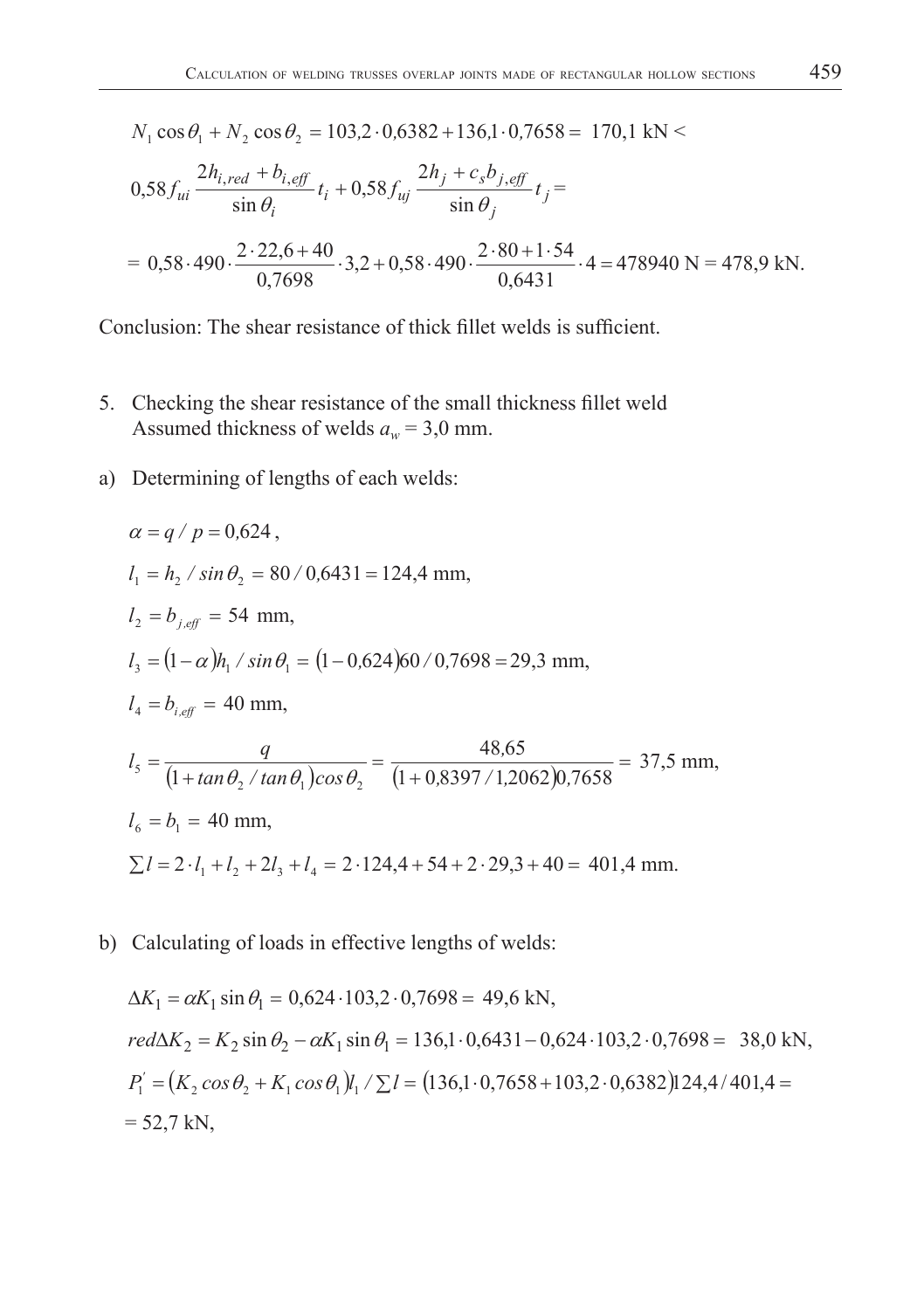$$
P_1^{\prime\prime} = red\Delta K_2 \cdot l_1/(2l_1 + l_2) = 38,0.124,4/(2.124,4+54) = 15,6 \text{ kN},
$$
  
\n
$$
P_2^{\prime\prime} = (K_2 \cos \theta_2 + K_1 \cos \theta_1)l_2 / \sum l = (136,1.0,7658+103,2.0,6382)54/401,4 =
$$
  
\n
$$
= 22,9 \text{ kN},
$$
  
\n
$$
P_2^{\prime\prime} = red\Delta K_2 \cdot l_2/(2l_1 + l_2) = 38,0.54/(2.124,4+54) = 6,8 \text{ kN},
$$
  
\n
$$
P_3^{\prime\prime} = (K_2 \cos \theta_2 + K_1 \cos \theta_1)l_3 / \sum l = (136,1.0,7658+103,2.0,6382)29,3/401,4 =
$$
  
\n
$$
= 12,4 \text{ kN},
$$
  
\n
$$
P_3^{\prime\prime} = \Delta K_1 \cdot l_3/(2l_3 + l_4) = 49,6.29,3/(2.29,3+40) = 14,7 \text{ kN},
$$
  
\n
$$
P_4^{\prime\prime} = (K_2 \cos \theta_2 + K_1 \cos \theta_1)l_4 / \sum l = (136,1.0,7658+103,2.0,6382)40/401,4 =
$$
  
\n
$$
= 16,9 \text{ kN},
$$
  
\n
$$
P_4^{\prime\prime} = \Delta K_1 \cdot l_4/(2l_3 + l_4) = 49,6.40,0/(2.29,3+40) = 20,1 \text{ kN},
$$
  
\n
$$
P_5^{\prime\prime} = \Delta K_1 \cdot \sin \theta_2 l_5/(2l_5 + l_6) = 49,6.0,6431 \cdot 37,5/(2.37,5+40) = 10,4 \text{ kN},
$$
  
\n
$$
P_5^{\prime\prime} = \Delta K_1 \cdot \cos \theta_2 l_5/(
$$

- c) Stresses in welds of load parallel to the chord:
	- longitudinal welds placed by the walls of overlapped brace in connection with the chord – Eq.  $(3.11)$ :

$$
\sigma' = 0,
$$
  
\n
$$
\sigma'_{\perp} = \tau'_{\perp} = 0,
$$
  
\n
$$
\tau'_{II} = \frac{P_1^{'}}{a_w l_1} = \frac{52,7 \cdot 10^3}{3,0 \cdot 124,4} = 141,2 \text{ MPa},
$$

 – transversal weld placed by the not fully cooperating wall of overlapped brace in connection with the chord  $-$  Eq.  $(3.13)$ :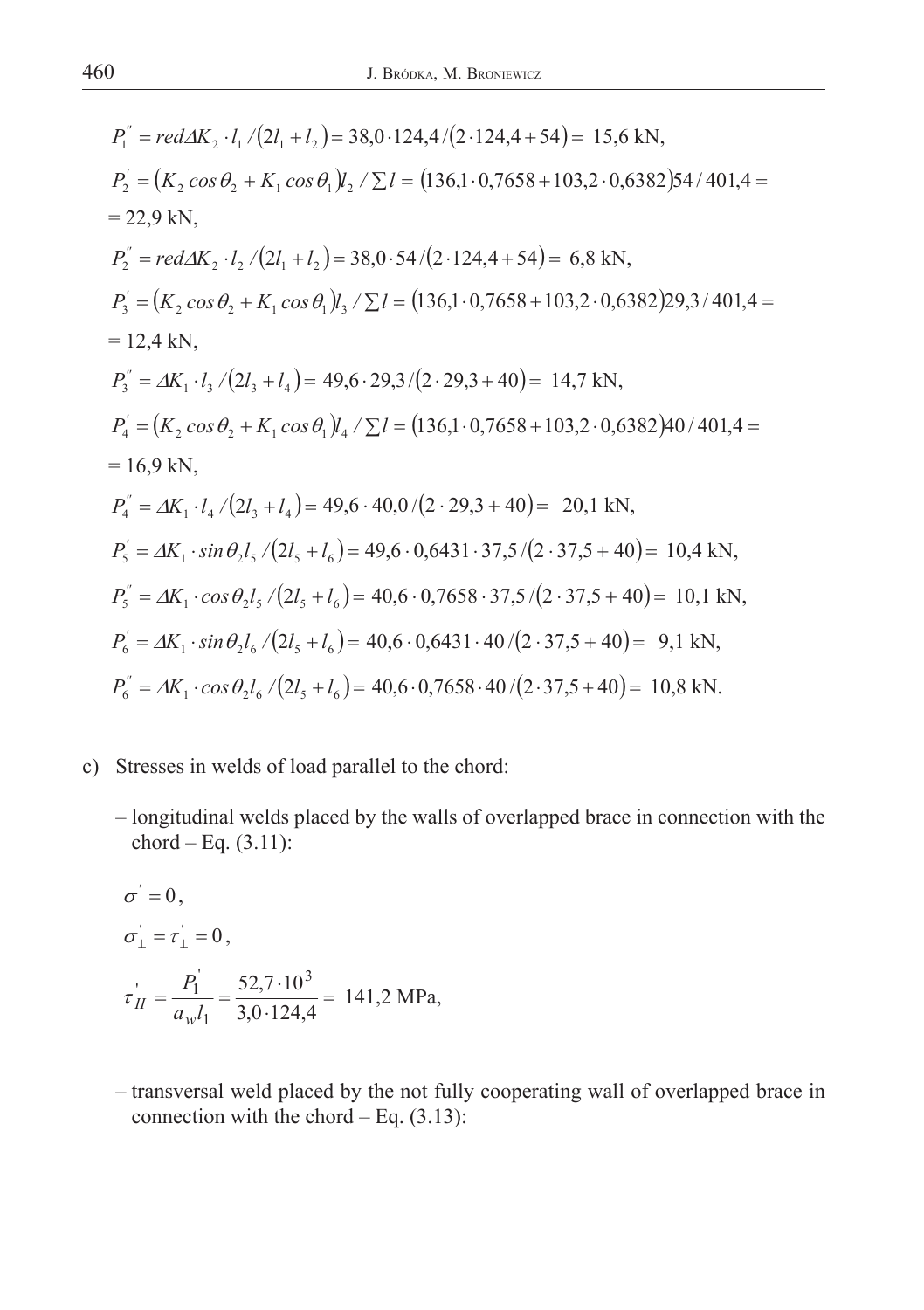$$
\sigma' = \frac{P_2'}{a_w l_2} = \frac{22.9 \cdot 10^3}{3.0 \cdot 54} = 141.4 \text{ MPa},
$$
  
\n
$$
\sigma_{\perp} = \sigma' \sin \frac{\theta_2}{2} = 141.4 \cdot 0.3422 = 48.4 \text{ MPa},
$$
  
\n
$$
\tau_{\perp} = \sigma' \cos \frac{\theta_2}{2} = 141.1 \cdot 0.9396 = 132.6 \text{ MPa},
$$
  
\n
$$
\tau_{\parallel} = 0,
$$

 – longitudinal welds placed by the walls of overlapping brace in connection with the chord – Eq.  $(3.12)$ :

$$
\sigma' = 0,
$$
  
\n
$$
\sigma'_{\perp} = \tau'_{\perp} = 0,
$$
  
\n
$$
\tau'_{II} = \frac{P_3^{'}}{a_w l_3} = \frac{12,4 \cdot 10^3}{3,0 \cdot 29,3} = 141,1 \text{ MPa},
$$

 – transversal weld placed by the not fully cooperating wall of overlapping brace in connection with the chord  $-$  Eq.  $(3.15)$ :

$$
\sigma' = \frac{P_4^{'}}{a_w l_4} = \frac{16,9 \cdot 10^3}{3,0 \cdot 40} = 140,8 \text{ MPa},
$$
  
\n
$$
\sigma_{\perp}^{'} = \sigma^{'} \sin \frac{\theta_1}{2} = 140,8 \cdot 0,4253 = 59,9 \text{ MPa},
$$
  
\n
$$
\tau_{\perp}^{'} = \sigma^{'} \cos \frac{\theta_1}{2} = 140,8 \cdot 0,9050 = 127,4 \text{ MPa},
$$
  
\n
$$
\tau_{\parallel}^{'} = 0,
$$

 – longitudinal welds placed by the walls of overlapping brace in connection with the overlapped brace – Eq. (3.21):

$$
\sigma^{'}=0\,,
$$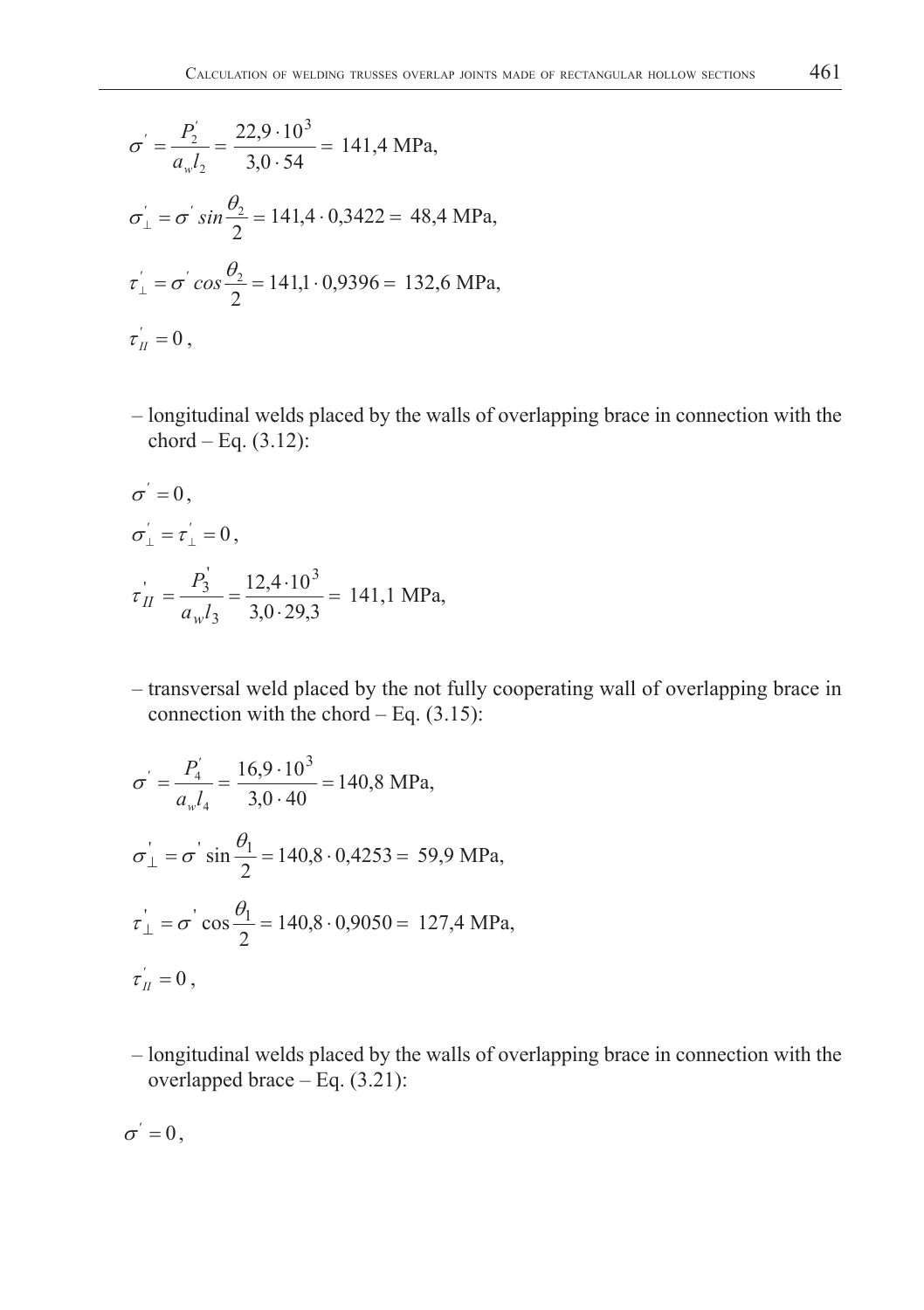$$
\sigma'_{\perp} = \tau'_{\perp} = 0,
$$
  
\n $\tau'_{II} = \frac{P_5'}{a_w l_5} = \frac{10,4 \cdot 10^3}{3,0 \cdot 37,5} = 92,4 \text{ MPa},$ 

 – transversal weld placed by the wall of overlapping brace in connection with the overlapped brace (near the connection of overlapped brace with the chord)  $-$  Eq. (3.22):

$$
\sigma' = \frac{P_6'}{a_w l_6} = \frac{9,1 \cdot 10^3}{3,0 \cdot 40} = 75,8 \text{ MPa},
$$
  
\n
$$
\sigma'_\perp = -\sigma' \cos \frac{\theta_1 + \theta_2}{2} = -75,8 \cdot 0,7049 = -53,4 \text{ MPa},
$$
  
\n
$$
\tau'_\perp = \sigma' \sin \frac{\theta_1 + \theta_2}{2} = 75,8 \cdot 0,7093 = 53,8 \text{ MPa},
$$
  
\n
$$
\tau'_\perp = 0.
$$

- d) Stresses in welds of load perpendicular to the chord
	- longitudinal welds placed by the walls of overlapped brace in connection with the chord – Eq.  $(3.16)$ :

$$
\sigma^{"} = \frac{P_1^{"}}{a_w l_1} = \frac{15,6 \cdot 10^3}{3 \cdot 124,4} = 41,8 \text{ MPa},
$$
  

$$
\sigma^{"}_{\perp} = \frac{\sigma^{"}}{\sqrt{2}} = \frac{41,8}{\sqrt{2}} = 29,6 \text{ MPa},
$$
  

$$
\tau^{"}_{\perp} = -\frac{\sigma^{"}}{\sqrt{2}} = -\frac{41,8}{\sqrt{2}} = -29,6 \text{ MPa},
$$
  

$$
\tau^{"}_{\parallel} = 0,
$$

 – transversal weld placed by the not fully cooperating wall of overlapped brace in connection with the chord  $-$  Eq.  $(3.18)$ :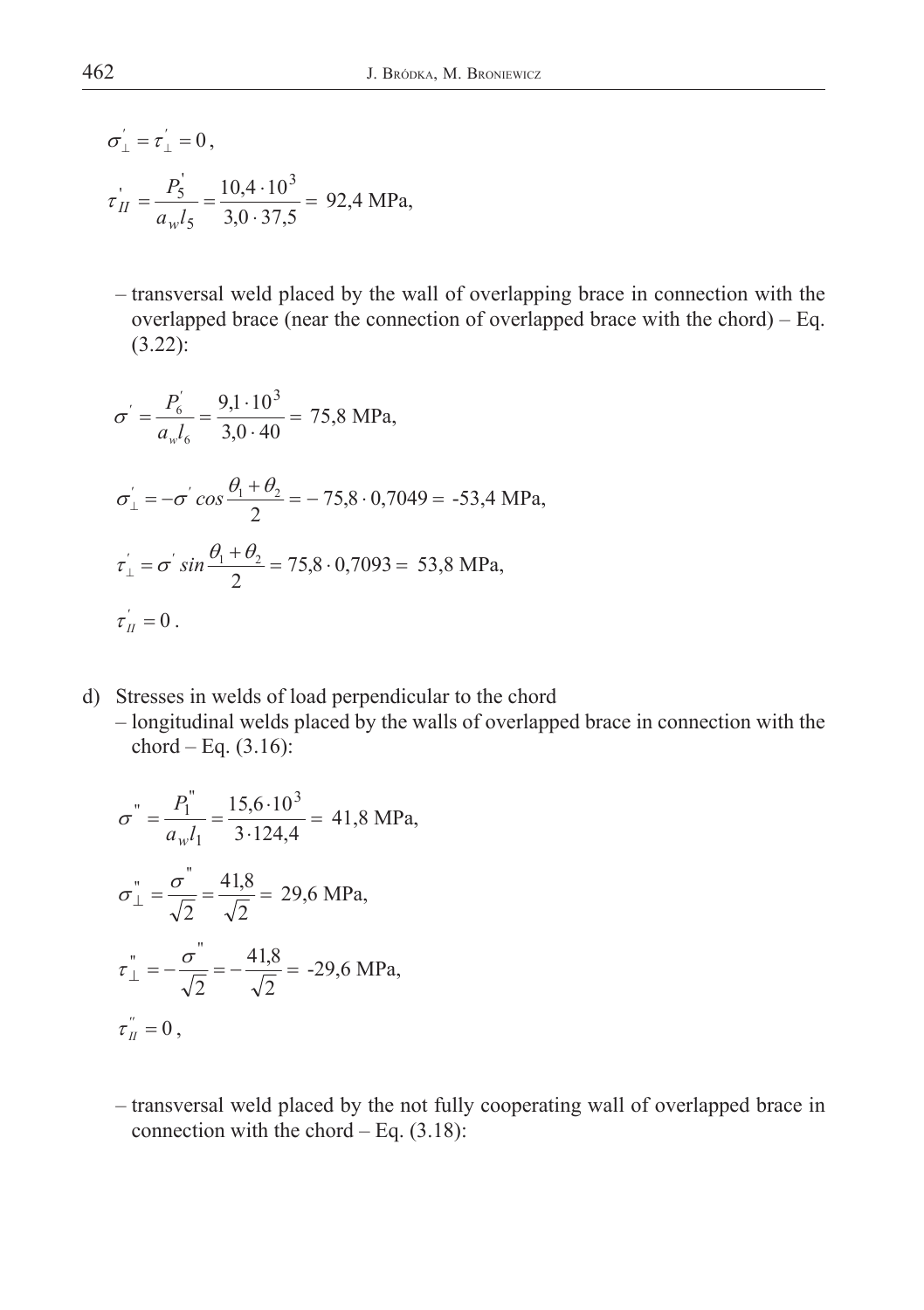$$
\sigma^{"} = \frac{P_2^{"}}{a_w l_2} = \frac{6,8 \cdot 10^3}{3,0 \cdot 54,0} = 42,0 \text{ MPa},
$$
  
\n
$$
\sigma_{\perp}^{"} = -\sigma^{"} \cos \frac{\theta_2}{2} = -42,0 \cdot 0,9396 = -39,5 \text{ MPa},
$$
  
\n
$$
\tau_{\perp}^{"} = \sigma^{"} \sin \frac{\theta_2}{2} = 42,0 \cdot 0,3422 = 14,4 \text{ MPa},
$$
  
\n
$$
\tau_{\parallel}^{"} = 0,
$$

 – longitudinal welds placed by the walls of overlapping brace in connection with the chord – Eq.  $(3.17)$ :

$$
\sigma^{"} = \frac{P_3^{"}}{a_w l_3} = \frac{14, 7 \cdot 10^3}{3 \cdot 29, 3} = 167, 2 \text{ MPa},
$$
  

$$
\sigma^{"}_{\perp} = -\frac{\sigma^{"}}{\sqrt{2}} = -\frac{167, 2}{\sqrt{2}} = -118, 2 \text{ MPa},
$$
  

$$
\tau^{"}_{\perp} = \frac{\sigma^{"}}{\sqrt{2}} = \frac{167, 2}{\sqrt{2}} = 118, 2 \text{ MPa},
$$
  

$$
\tau^{"}_{\parallel} = 0,
$$

 – transversal weld placed by the not fully cooperating wall of overlapping brace in connection with the chord  $-$  Eq.  $(3.20)$ :

$$
\sigma^{"} = \frac{P_4^{"}}{a_w l_4} = \frac{20,1 \cdot 10^3}{3,0 \cdot 40} = 167,5 \text{ MPa},
$$
  
\n
$$
\sigma_{\perp}^{"} = -\sigma^{"} \cos \frac{\theta_1}{2} = -167,5 \cdot 0,9050 = -151,6 \text{ MPa},
$$
  
\n
$$
\tau_{\perp} = \sigma^{"} \sin \frac{\theta_1}{2} = 167,5 \cdot 0,4253 = 71,2 \text{ MPa},
$$
  
\n
$$
\tau_{\parallel}^{"} = 0,
$$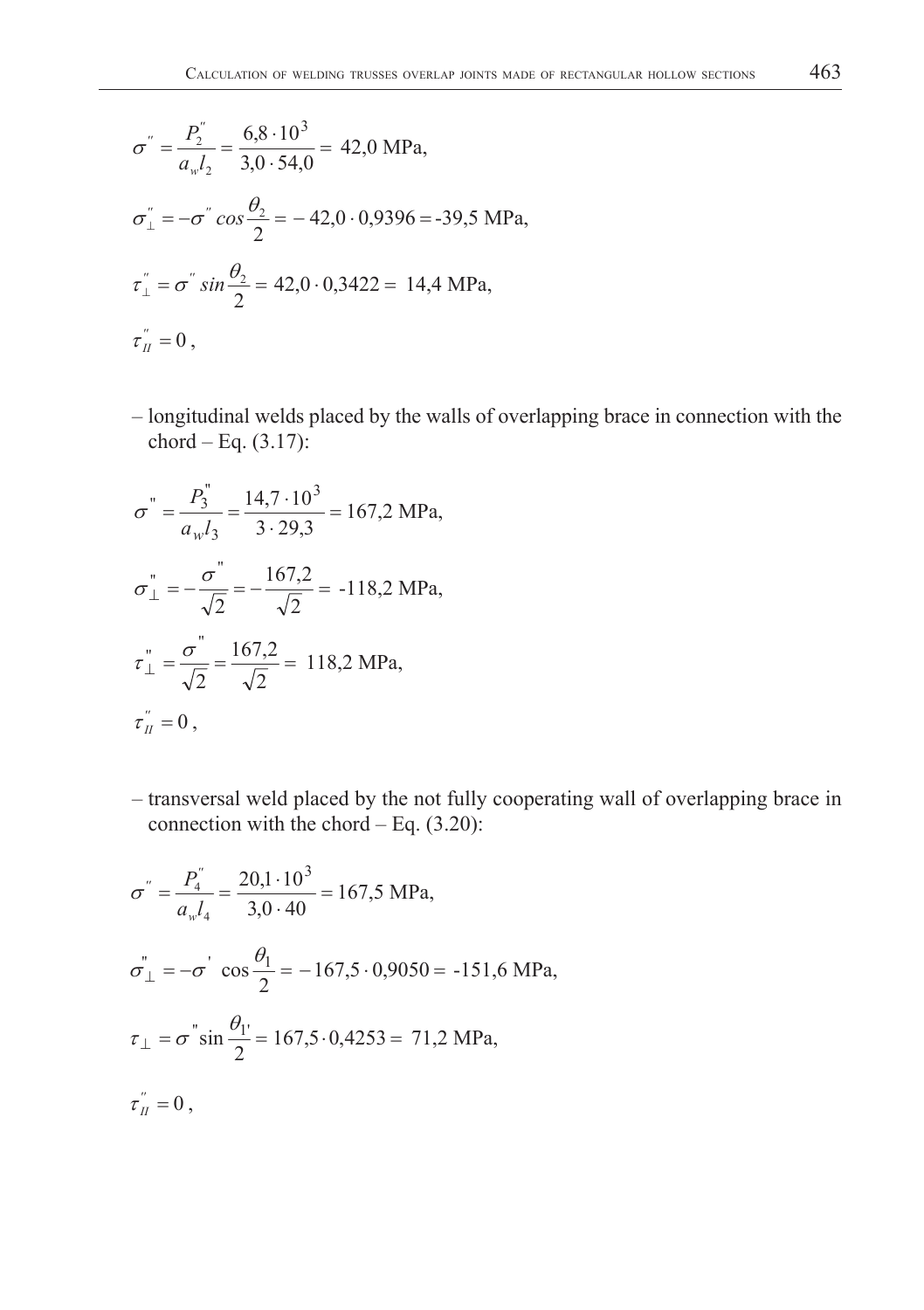– longitudinal welds placed by the walls of overlapping brace in connection with the overlapped brace – Eq. (3.23):

$$
\sigma^{"} = \frac{P_5^{"}}{a_w l_5} = \frac{10,1 \cdot 10^3}{3,0 \cdot 37,5} = 89,8 \text{ MPa},
$$
  

$$
\sigma^{"}_{\perp} = -\frac{\sigma^{"}}{\sqrt{2}} = -\frac{89,8}{\sqrt{2}} = -63,5 \text{ MPa},
$$
  

$$
\tau^{"}_{\perp} = \frac{\sigma^{"}}{\sqrt{2}} = \frac{89,8}{\sqrt{2}} = 63,5 \text{ MPa},
$$
  

$$
\tau^{"}_{\parallel} = 0,
$$

 – transversal weld placed by the wall of overlapping brace in connection with the overlapped brace ( near the connection of overlapped brace with the chord) – Eq. (3.24):

$$
\sigma'' = \frac{P_6''}{a_w l_6} = \frac{10,8 \cdot 10^3}{3,0 \cdot 40} = 90,0 \text{ MPa},
$$
  
\n
$$
\sigma''_{\perp} = \sigma'' \cos \frac{\theta_1 + \theta_2}{2} = 90,0 \cdot 0,7049 = 63,4 \text{ MPa},
$$
  
\n
$$
\tau''_{\perp} = -\sigma'' \sin \frac{\theta_1 + \theta_2}{2} = -90,0 \cdot 0,7093 = -63,8 \text{ MPa},
$$
  
\n
$$
\tau''_{\perp} = 0.
$$

- e) Resultant stresses in welds of the component forces:
	- longitudinal welds placed by the walls of overlapped brace in connection with the chord:

$$
\tau_{\parallel} = \tau_{\parallel}^{'} + \tau_{\parallel}^{''} = 141,2 + 0 = 141,2 \text{ MPa},
$$
  

$$
\sigma_{\perp} = \sigma_{\perp}^{'} + \sigma_{\perp}^{''} = 0 + 29,6 = 29,6 \text{ MPa},
$$
  

$$
\tau_{\perp} = \tau_{\perp}^{'} + \tau_{\perp}^{''} = 0 - 29,6 = -29,6 \text{ MPa},
$$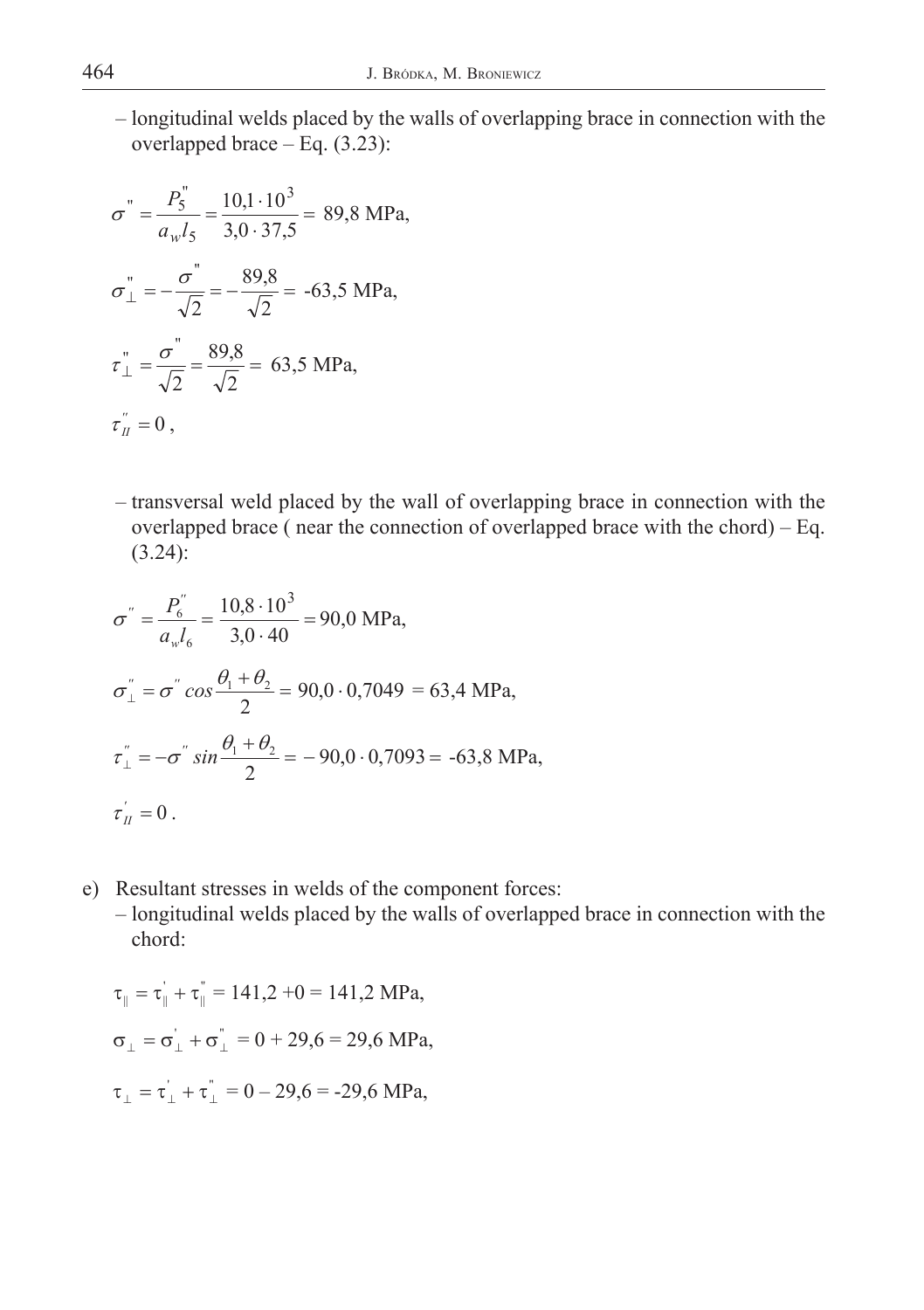– transversal weld placed by the not fully cooperating wall of overlapped brace in connection with the chord:

$$
\tau_{\parallel} = \tau_{\parallel} + \tau_{\parallel}^* = 0 + 0 = 0,
$$
  
\n
$$
\sigma_{\perp} = \sigma_{\perp}^{\prime} + \sigma_{\perp}^* = 48,4 - 39,5 = 8,9 \text{ MPa},
$$
  
\n
$$
\tau_{\perp} = \tau_{\perp}^{\prime} + \tau_{\perp}^* = 132,6 + 14,4 = 147,0 \text{ MPa},
$$

 – longitudinal welds placed by the walls of overlapping brace in connection with the chord:

$$
\tau_{\parallel} = \tau_{\parallel} + \tau_{\parallel}^{\parallel} = 141, 1 + 0 = 141, 1 \text{ MPa},
$$
  
\n
$$
\sigma_{\perp} = \sigma_{\perp}^{\prime} + \sigma_{\perp}^{\prime} = 0 - 118, 2 = -118, 2 \text{ MPa},
$$
  
\n
$$
\tau_{\perp} = \tau_{\perp}^{\prime} + \tau_{\perp}^{\prime} = 0 + 118, 2 = 118, 2 \text{ MPa},
$$

'''.

**'** .

 – transversal weld placed by the not fully cooperating wall of overlapping brace in connection with the chord:

$$
\tau_{\parallel} = \tau_{\parallel}^{'} + \tau_{\parallel}^{''} = 0 + 0 = 0,
$$
  
\n
$$
\sigma_{\perp} = \sigma_{\perp}^{'} + \sigma_{\perp}^{''} = 59,9 - 151,6 = -91,7 \text{ MPa},
$$
  
\n
$$
\tau_{\perp} = \tau_{\perp}^{'} + \tau_{\perp}^{''} = 127,4 + 71,2 = 198,6 \text{ MPa},
$$

 – longitudinal welds placed by the walls of overlapping brace in connection with the overlapped brace:

$$
\tau_{\parallel} = \tau_{\parallel}^{'} + \tau_{\parallel}^{''} = 92,4 + 0 = 92,4 \text{ MPa},
$$
  
\n
$$
\sigma_{\perp} = \sigma_{\perp}^{'} + \sigma_{\perp}^{''} = 0 - 63,5 = -63,5 \text{ MPa},
$$
  
\n
$$
\tau_{\perp} = \tau_{\perp}^{'} + \tau_{\perp}^{''} = 0 + 63,5 = 63,5 \text{ MPa},
$$

 – transversal weld placed by the wall of overlapping brace in connection with the overlapped brace (near the connection of overlapped brace with the chord):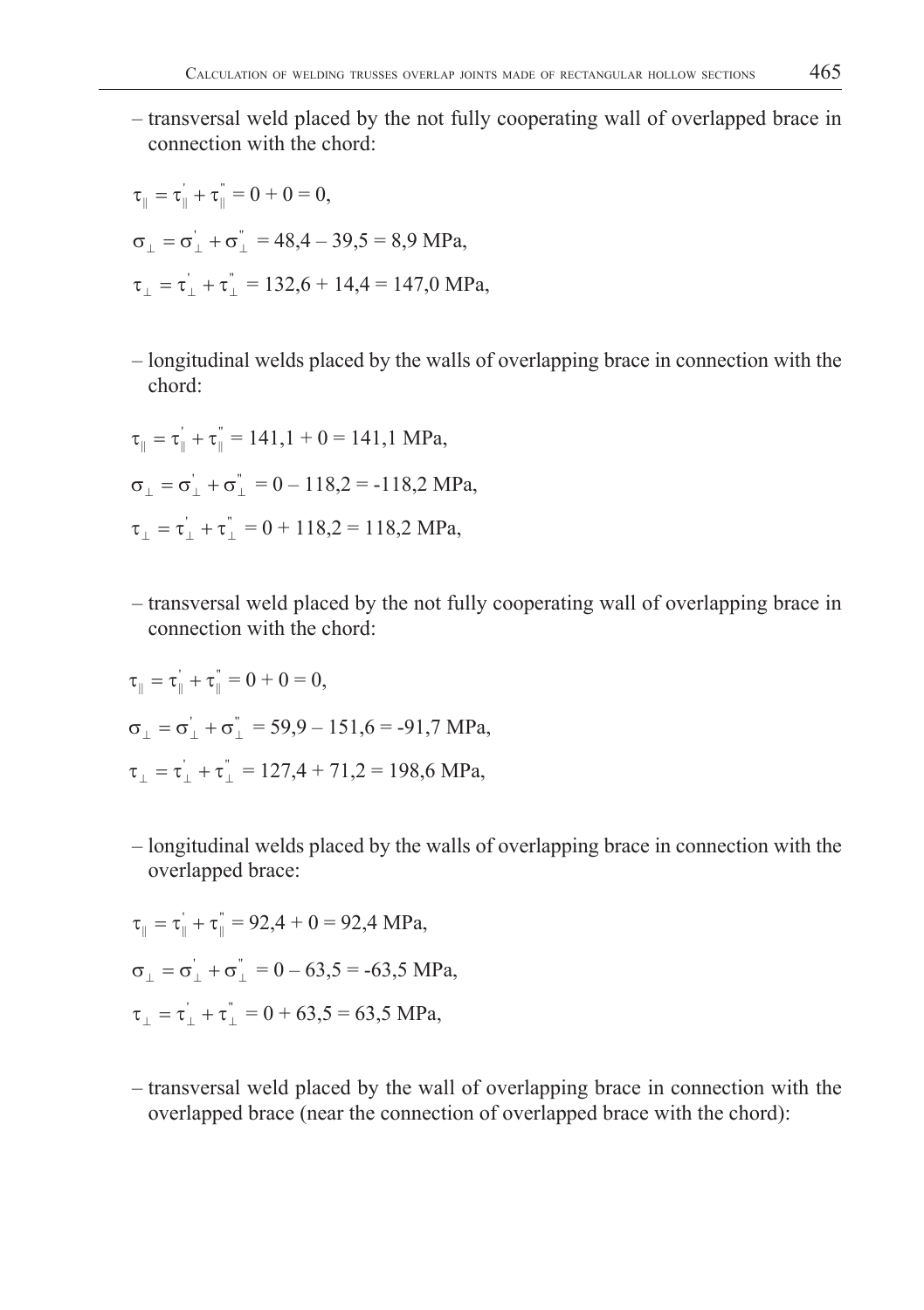$\tau_{\parallel} = \tau_{\parallel} + \tau_{\parallel}^{\dagger} = 0 + 0 = 0$  MPa,  $\sigma_{\perp} = \sigma_{\perp} + \sigma_{\perp}^{\dagger} = -53,4 + 63,4 = 10,0 \text{ MPa},$  $\tau_{\perp} = \tau_{\perp}^{\dagger} + \tau_{\perp}^{\dagger} = 53,8 - 63,8 = -10,0 \text{ MPa}.$ 

- f) Checking the safety of the welds:
	- longitudinal welds placed by the walls of overlapped brace in connection with the chord:

$$
\left[\sigma_{\perp}^{2} + 3\left(\tau_{\perp}^{2} + \tau_{\parallel}^{2}\right)\right]^{0,5} = \left[29,6^{2} + 3\left((-29,6)^{2} + 141,2^{2}\right)\right]^{0,5} = 251,6 \text{ MPa} \n\frac{f_{u}}{\beta_{w}\gamma_{Mw}} = \frac{490}{0,9.1,25} = 435,6 \text{ MPa},
$$
\n
$$
\sigma_{\perp} = 29,6 \text{ MPa} < \frac{0,9.490}{1,25} = 352,8 \text{ MPa},
$$

 – transversal weld placed by the not fully cooperating wall of overlapped brace in connection with the chord:

$$
\left[\sigma_{\perp}^{2} + 3\left(\tau_{\perp}^{2} + \tau_{\parallel}^{2}\right)\right]^{0.5} = \left[8,9^{2} + 3\left(147,0^{2} + 0^{2}\right)\right]^{0.5} = 333,9 \text{ MPa} \n\frac{f_{u}}{\beta_{w}\gamma_{Mw}} = \frac{490}{0.9 \cdot 1.25} = 435,6 \text{ MPa},
$$
\n
$$
\sigma_{\perp} = 8,9 \text{ MPa} < \frac{0.9 \cdot 490}{1.25} = 352,8 \text{ MPa},
$$

 – longitudinal welds placed by the walls of overlapping brace in connection with the chord:

$$
\left[\sigma_{\perp}^{2} + 3\left(\tau_{\perp}^{2} + \tau_{\parallel}^{2}\right)\right]^{0.5} = \left[(-118,2)^{2} + 3\left(118,2^{2} + 141,1^{2}\right)\right]^{0.5} = 340,0 \text{ MPa} \n\frac{f_{u}}{\beta_{w}\gamma_{Mw}} = \frac{490}{0.9 \cdot 1.25} = 435,6 \text{ MPa},
$$
\n
$$
\sigma_{\perp} = 118,2 \text{ MPa} < \frac{0.9 \cdot 490}{1.25} = 352,8 \text{ MPa}
$$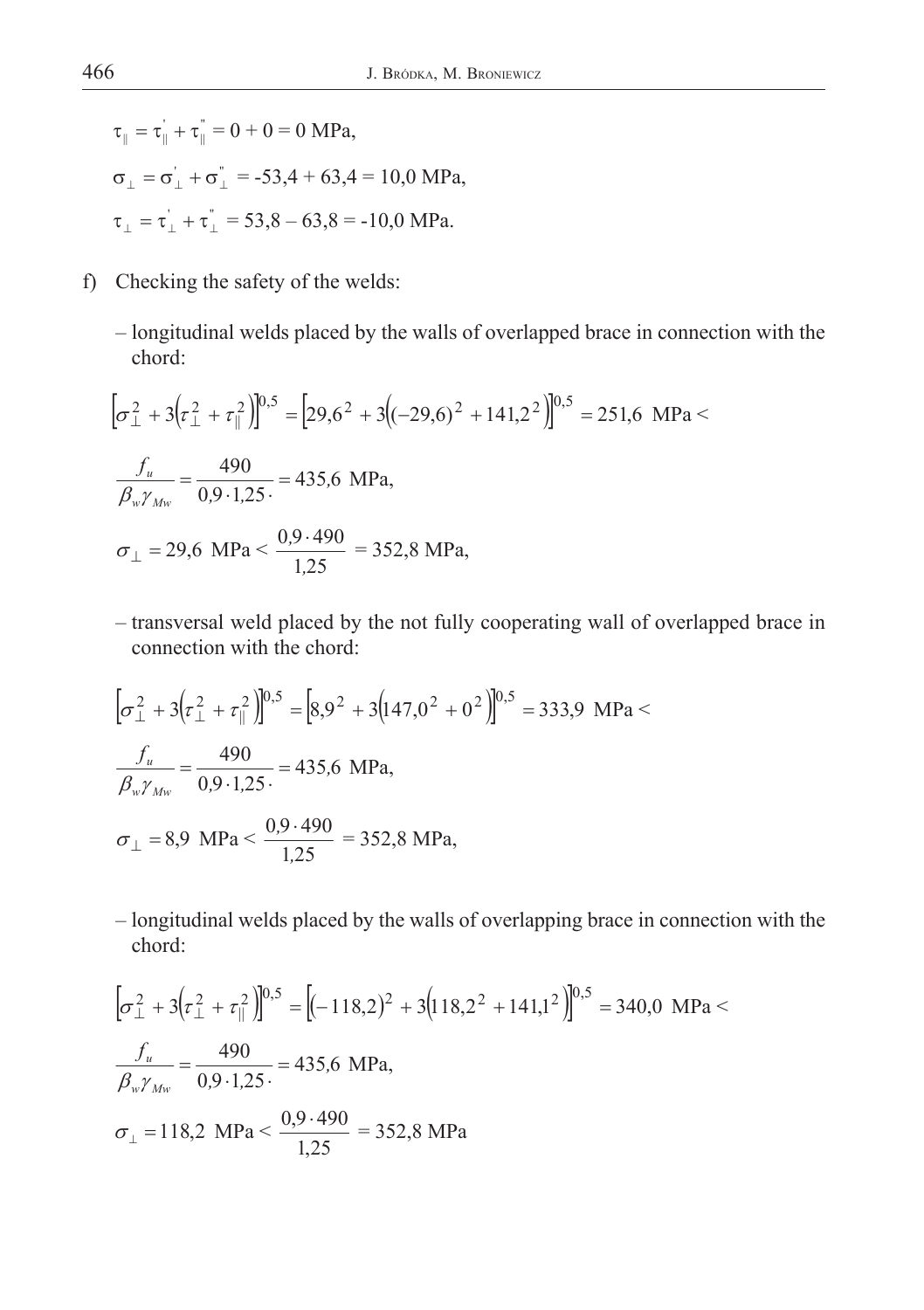– transversal weld placed by the not fully cooperating wall of overlapping brace in connection with the chord:

$$
\left[\sigma_{\perp}^{2} + 3\left(\tau_{\perp}^{2} + \tau_{\parallel}^{2}\right)\right]^{0,5} = \left[(-91,7)^{2} + 3\left(198,6^{2} + 0\right)\right]^{0,5} = 356,0 \text{ MPa} \n\frac{f_{u}}{\beta_{w}\gamma_{Mw}} = \frac{490}{0,9.1,25} = 435,6 \text{ MPa},
$$
\n
$$
\sigma_{\perp} = 91,7 \text{ MPa} < \frac{0,9.490}{1,25} = 352,8 \text{ MPa},
$$

 – longitudinal welds placed by the walls of overlapping brace in connection with the overlapped brace:

$$
\left[\sigma_{\perp}^{2} + 3\left(\tau_{\perp}^{2} + \tau_{\parallel}^{2}\right)\right]^{0.5} = \left[(-63.5)^{2} + 3\left(63.5^{2} + 92.4^{2}\right)\right]^{0.5} = 204.3 \text{ MPa} \n\frac{f_{u}}{\beta_{w}\gamma_{Mw}} = \frac{490}{0.9 \cdot 1.25} = 435.6 \text{ MPa},
$$
\n
$$
\sigma_{\perp} = 63.5 \text{ MPa} < \frac{0.9 \cdot 490}{1.25} = 352.8 \text{ MPa},
$$

 – transversal weld placed by the wall of overlapping brace in connection with the overlapped brace ( near the connection of overlapped brace with the chord):

$$
\left[\sigma_{\perp}^{2} + 3\left(\tau_{\perp}^{2} + \tau_{\parallel}^{2}\right)\right]^{0.5} = \left[10,0^{2} + 3\left((-10,0)^{2} + 0^{2}\right)\right]^{0.5} = 120,0 \text{ MPa} \n\frac{f_{u}}{\beta_{w}\gamma_{Mw}} = \frac{490}{0.9 \cdot 1.25} = 435,6 \text{ MPa},
$$
\n
$$
\sigma_{\perp} = 10,0 \text{ MPa} < \frac{0.9 \cdot 490}{1.25} = 352,8 \text{ MPa}.
$$

The resulting margin of safety is:

$$
\frac{435,6-356,0}{435,6} \cdot 100\% = 18,3\%.
$$